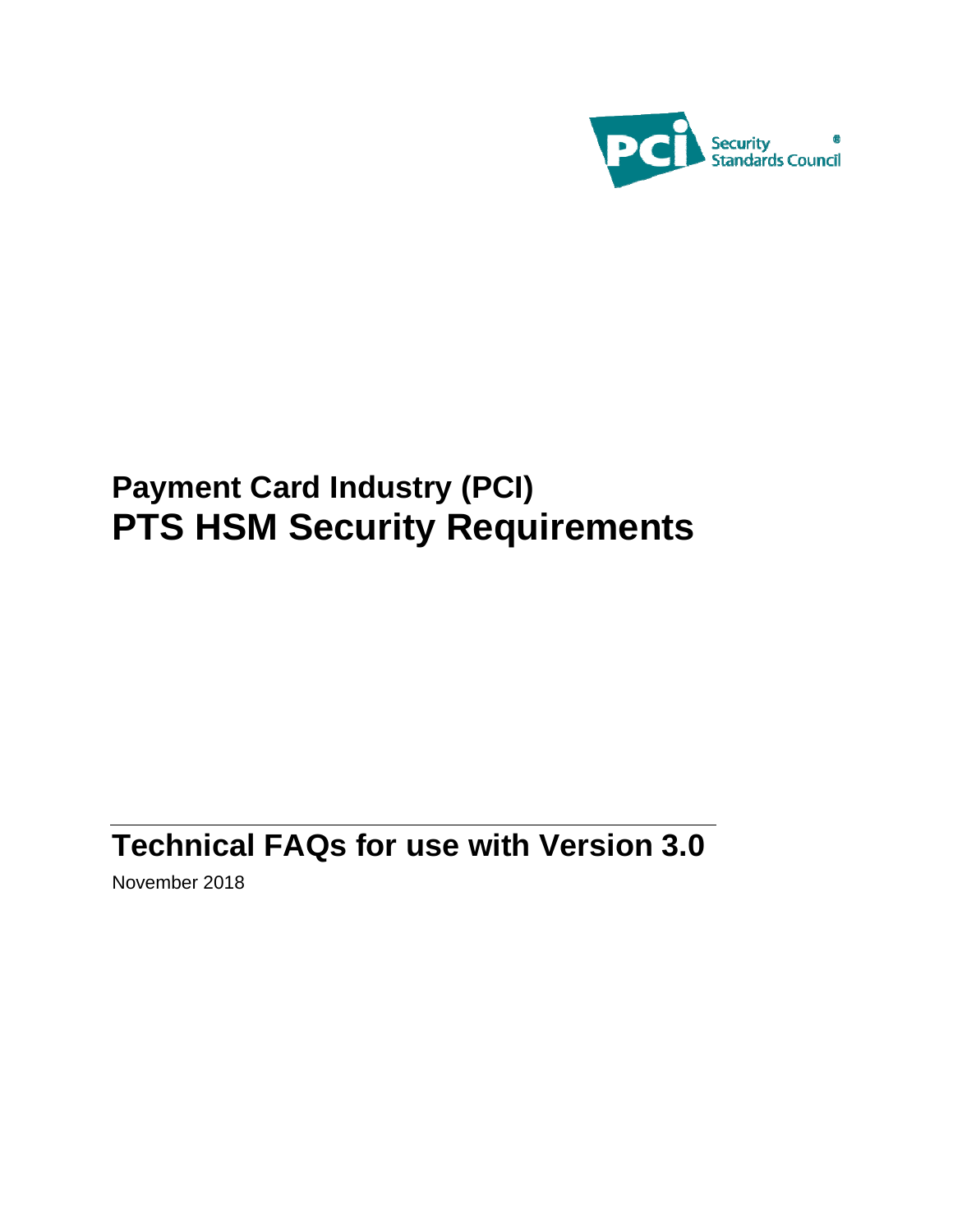

## **Table of Contents**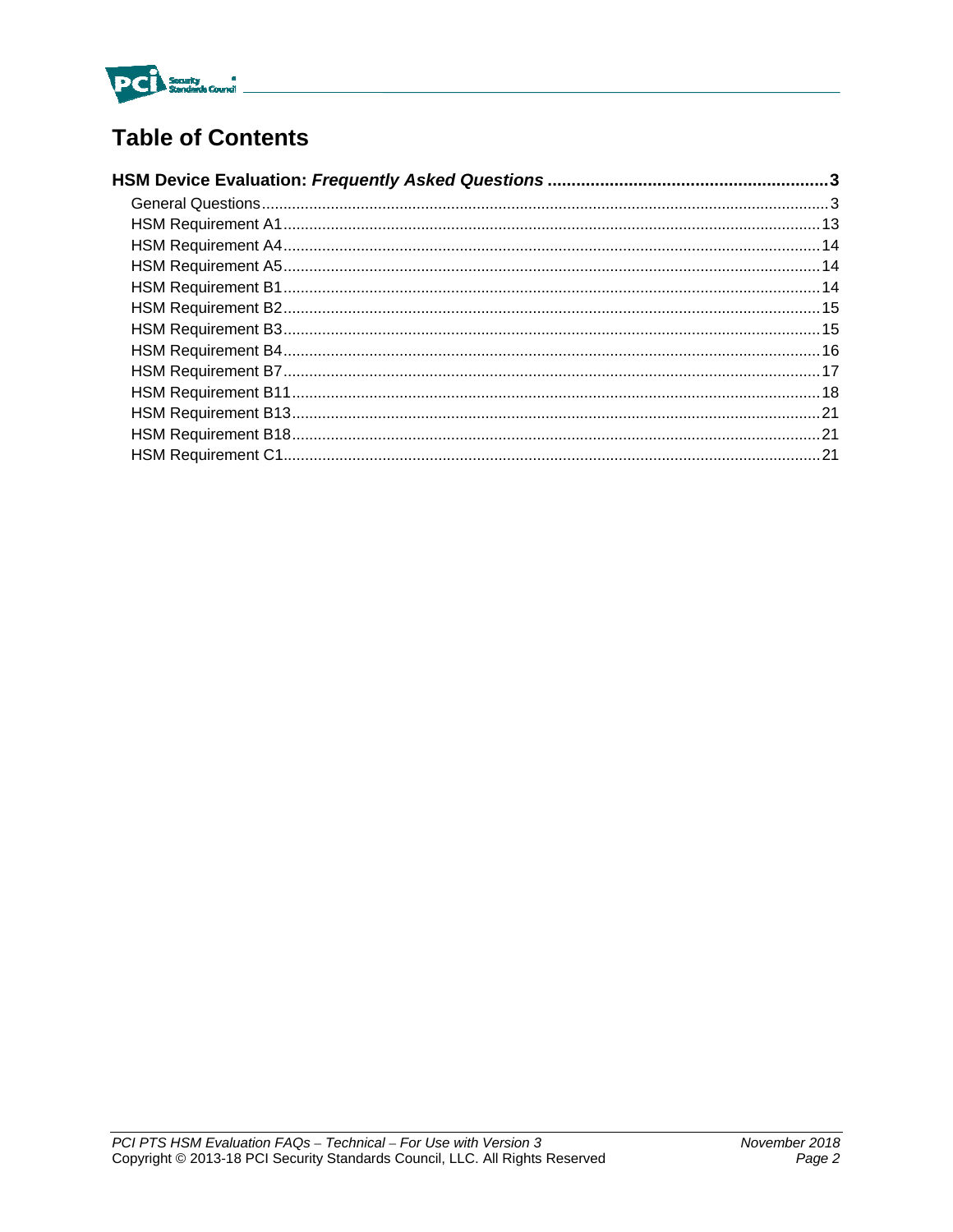

## **HSM Device Evaluation:** *Frequently Asked Questions*

These technical FAQs provide answers to questions regarding the application of PCI's (Payment Card Industry) physical and logical HSM device security requirements as addressed in the *PCI PTS Hardware Security Module Security Requirements* manual. These FAQs provide additional and timely clarifications to the application of the Security Requirements. The FAQs are an integral part of those requirements and shall be fully considered during the evaluation process.

Updates: New or questions modified for clarity are in **red.**

## *General Questions*

- **Q 1 Typical HSM deployments include those at data centers or other secure facilities such as payment card personalizers. Are there any stipulations or restrictions by PCI on either form factors or usage scenarios?** 
	- *A PCI shall approve devices that are intended for use as HSMs in secure facilities and which meet the PCI HSM security requirements. Implementation and deployment considerations are the responsibly of the individual payment brands.*
- **Q 2 October 2011: Some requirements are derived from requirements in Federal Information Processing Standard 140-2 (FIPS 140-2). These requirements are identified with an asterisk (\*) in the security requirements number column. How much reliance may an evaluator place upon work performed under FIPS 140-2?** 
	- *A Evaluations performed under the FIPS 140-2 program that resulted in a FIPS 140-2 certification may be considered in a PCI HSM evaluation. In order to do so, the PCI evaluating laboratory must have access to the prior evaluation report(s) under the FIPS 140-2 program. The evaluator then will establish:* 
		- . *The HSM components that were evaluated;*
		- . *The security level of the evaluation;*
		- $\bullet$  *That the existing FIPS certification covers the full HSM functionality for all the related requirements.*

*In all cases, regardless of any prior work, the evaluating lab is responsible for performing the degree of work necessary to ensure the compliance of the device under evaluation to the requirements*.

- **Q 3 June 2012: What part of the HSM lifecycle does the PCI HSM standard cover?** 
	- *A The PCI HSM standard covers the lifecycle of the HSM up to the point of its first delivery to the initial point of deployment facility. Subsequent stages of the HSM's lifecycle continue to be of interest to PCI and are controlled by other PCI standards*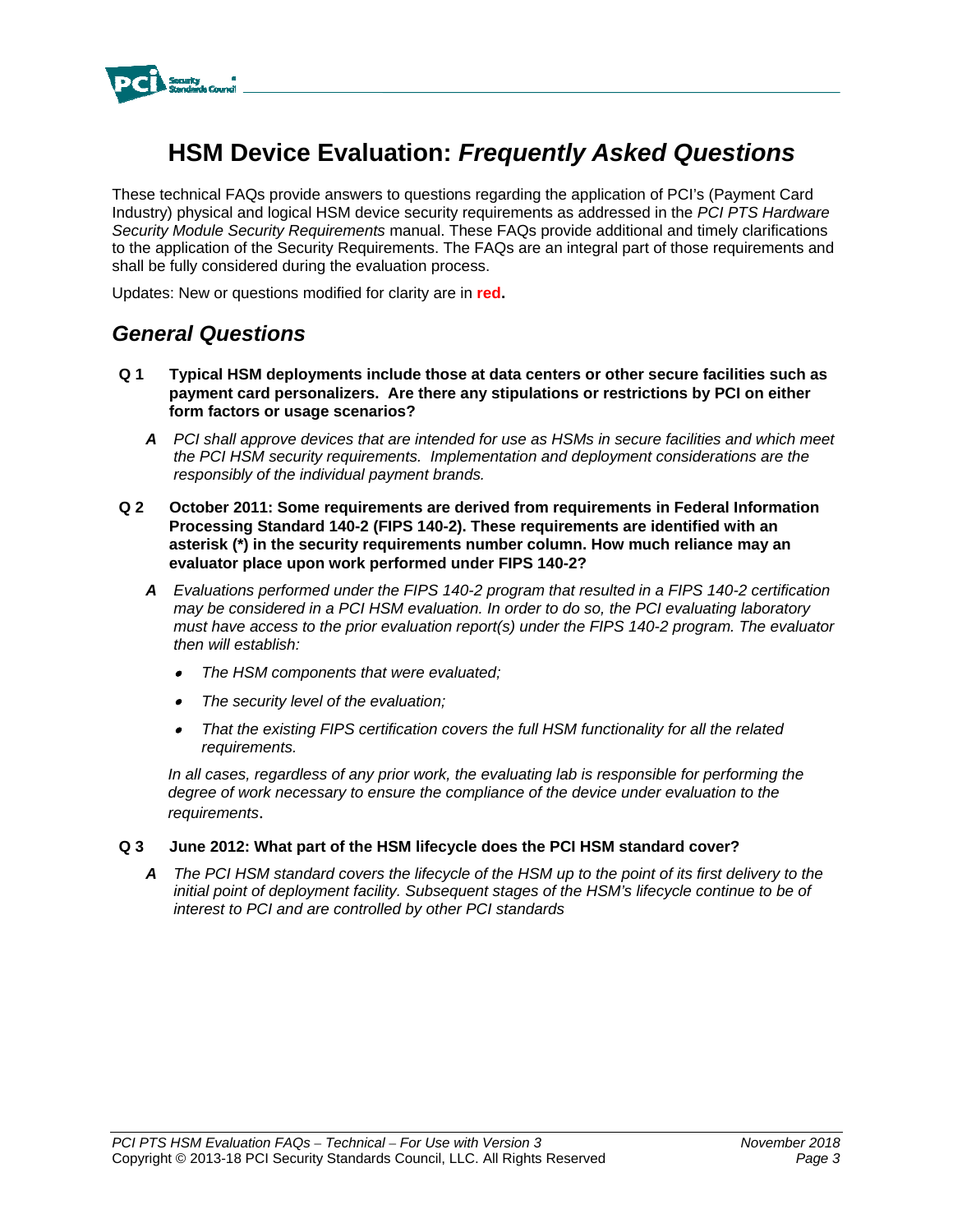

**Q 4 December 2013: If a user has taken delivery of an HSM for which the hardware has been approved for PCI HSM, and all of the PCI HSM requirements relating to manufacturing and to delivery to the point of initial deployment have been met, but the shipped firmware/software has not been approved for PCI HSM does the HSM become PCI HSM compliant when approved firmware/software is installed or the shipped firmware/software becomes approved at a later date?** 

*Yes, subject to the condition that the chain of custody over the HSM following its receipt at the point of initial deployment has been controlled and is auditable, for example in accordance with the requirements of PCI PIN or PCI P2PE.* 

*The software version identifiers for the approved and non-approved firmware/software versions must be distinct, with the identifier for the approved firmware/software appearing on the PCI HSM certificate. The HSM is only compliant with PCI HSM during the period that it is running firmware/software has been approved for PCI HSM.* 

#### **Q 5 December 2013: Is it permissible to install firmware/software which is not PCI HSM approved on an HSM which is fully PCI HSM compliant, and for the PCI HSM compliance of the HSM to be restored at a later date by installing an approved version of firmware/software?**

*A The PCI HSM compliance of the HSM ceases when the non-approved firmware/software is installed. The PCI HSM compliance of the HSM is restored if approved firmware/software is subsequently installed, subject to the condition that the chain of custody over the HSM following its receipt at the point of initial deployment has been controlled and is auditable, for example in accordance with the requirements of PCI PIN or PCI P2PE.* 

*The software version identifiers for the approved and non-approved firmware/software versions must be distinct, with the identifier for the approved firmware/software appearing on the PCI HSM certificate. The HSM is only compliant with PCI HSM during the period that it is running firmware/software has been approved for PCI HSM.* 

## **Q 6 September 2015: When is an "N/A" response to a requirement acceptable?**

*A An "N/A" response is acceptable in two cases: First, if compliance is achieved by meeting another requirement option, if one exists. Second, if the characteristics governed by the requirement are absent in the device. The evaluation laboratory will verify that all responses are appropriate.*

#### **Q 7 May (update) 2018: What is the definition of "Secret Information?"**

*A "Secret information" is any cryptographic keys or passwords/authentication codes that the device relies on to maintain security characteristics governed by PCI requirements.* 

## **Q 8 September 2015: Some components of a device may include cryptographic keys that cannot be erased. Are there any instances when this would be acceptable? See Requirements A1 and A5.**

*A Cryptographic keys that are never used to encrypt or decrypt data; or are not used for authentication, do not need to be considered secret data, and therefore do not need to be erased.*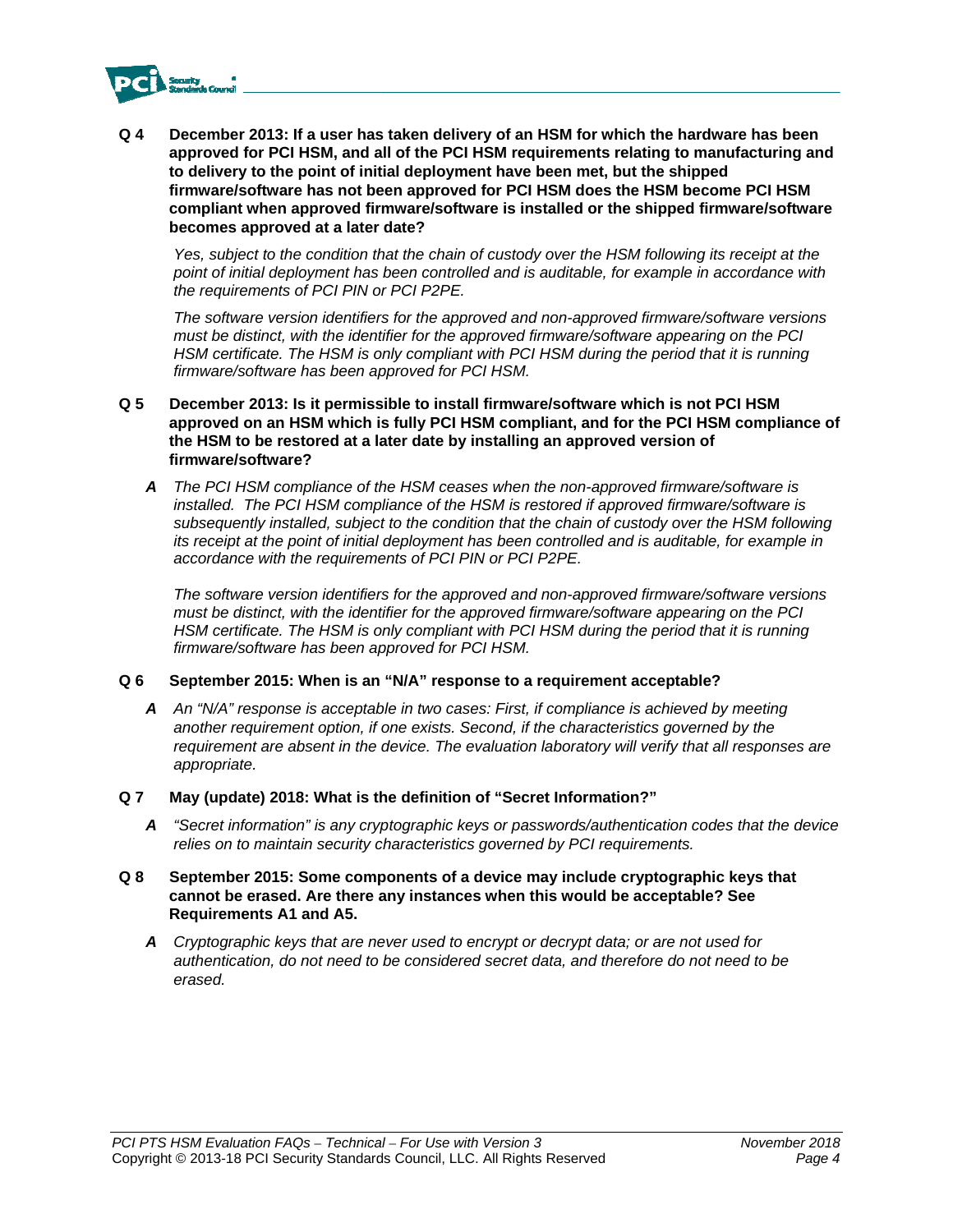

#### **Q 9 September 2015: What is a "Delta"**

*Revisions to approved devices are termed "deltas." Delta reviews involve the laboratory assessing the changes based on the current major version (e.g., 1.x, 2.x, etc.) of the requirements that were used for the approval of the device. Examples of deltas include:* 

- *Revisions to existing firmware or hardware on existing approved devices to add or modify functionality*
- *Maintenance fixes on devices that have expired and are no longer approved for new deployments*
- *The porting of a new set of firmware to an existing approved device.*

#### **Q 10 September 2015: Does the device have to show the version numbers of the hardware, firmware and Application?**

*A The device must show the version numbers of hardware and firmware like they have been approved and they are shown in the list of approved devices. The hardware number must be shown on a label attached to the device. The firmware and application version numbers, and optionally the hardware version number, must be shown on a display or otherwise made available upon request.* 

#### **Q 11 September 2015: Is it acceptable to make changes to an approved device's hardware or firmware and keep the existing version #s?**

*A No. Any hardware changes to an approved device that has been deployed must result in a new hardware version #. Any firmware changes to an approved device must result in a new firmware version. As described in the* PCI PTS Device Testing and Approval Program Guide*, vendors may use a combination of fixed and variable alphanumeric characters in the version numbers. However, variable characters are not permitted for any physical or logical device characteristics that impact security. Device characteristics that impact security must be denoted using fixed characters. The use of variable characters shall be validated by the test laboratory so as to not impact security. The use of variable characters is appropriate to delineate differences such as country usage code, customer code, communication interface, device color, etc.* 

#### **Q 12 September 2015: When submitting hardware and/or firmware changes on existing approved devices, must a vendor submit the device to the same lab as the one that did the initial evaluation?**

- *A Vendors may select a different lab then the lab that was used to perform the initial evaluation. However, the subsequent lab is free to determine the level of reliance they wish to place upon the prior lab's work, which may result in additional work than would otherwise be necessary. For Version 2 or higher reports, the delta lab or the final form factor lab shall have access to the prior lab's report(s), including any delta reports subsequent to the original evaluation. If those reports are not available, the delta lab or final form factor lab shall decline the engagement or else must complete a full evaluation of the device.*
- **Q 13 September 2015: Are PC-based instruments like protocol sniffers, USB attached oscilloscope adapters and graphical multimeters, etc. considered standard or specialized equipment.** 
	- *A PC-based instrument like those mentioned above shall be considered standard equipment, especially if they do not require dedicated hardware or adapters.*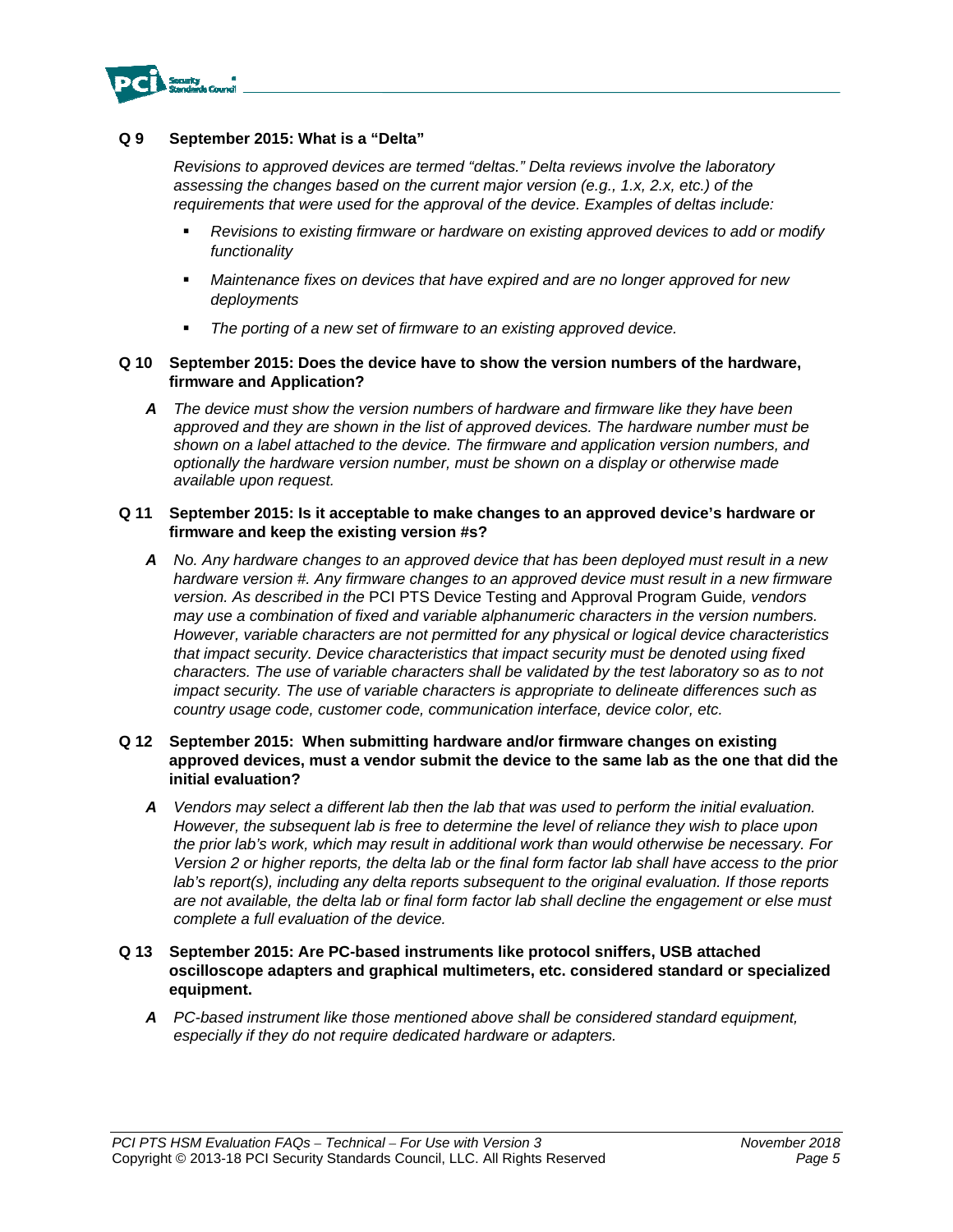

- **Q 14 September 2015: Some attacks are technically simple in that they do not require an extensive identification, like sniffing a communication on standard interfaces like USB/Ethernet between devices. How is the attack value calculation to be performed then?** 
	- *A For technically simple attacks that do not require an extensive identification, like sniffing a communication on standard interfaces like USB/Ethernet between devices, all cost factors besides time and expertise should be disregarded. Also, attack time and expertise is to be considered only for the identification of the general device setup and the property to be attacked (e.g., the interface type).*
- **Q 15 September 2015: In occurrences where it is necessary to return a device to the device vendor for maintenance, are there any restrictions on what must happen to the secret keys in the device?** 
	- *A When a device is returned to the vendor for maintenance, mechanisms must be in place to automatically cause the erasure of all previously loaded acquirer secret keys upon servicing the device—e.g., loading a new public RSA key causes the erasure of all previously loaded secret keys.*
- **Q 16 September 2015: Security requirements are normally available for a four-year period from date of publication for new evaluations of products. Products are approved until six years after the retirement/expiration of the version of security requirements against which they were approved. This results in approvals that are a minimum of six years and a maximum of ten years, depending on the timeframe in which the approval occurs in relation to the life cycle of the applicable security requirements. Modifications for approved devices, termed "deltas," can occur at any time during the product's approval.**

#### **Can products for which the approval has expired undergo deltas?**

- *A Yes. Vendors may need to make maintenance fixes to devices that the vendor has already sold, but must still provide support for. In addition, vendors may wish to port updated versions of*  firmware that were approved against newer security requirements to products for which the *approval has expired. This may occur because customers of a vendor wish to standardize their deployment against a given version of firmware and/or to add functionality to that device.*
- **Q 17 September 2015: Technical FAQs are updated on a regular basis, and add clarifications for the application of defined security requirements. Are new FAQs applicable to devices that are currently in evaluation? Furthermore, must FAQs that were not in existence at the time of the original evaluation be considered in subsequent delta evaluations?** 
	- *A Yes. Technical FAQs not only add clarifications to requirements in order to provide a consistent and level playing field in the applications of those requirements, but may also address new security threats that have arisen. As such, technical FAQs are generally effective immediately upon publication.*

*The intent is not to cause a device in evaluation to fail if otherwise it would not unless known exploitations exist. Unless such an exploitation exists, a product currently in evaluation will generally not be subject to new FAQs issued during the product's evaluation. This does not exempt a product from the applicability of the FAQ if the product must be reworked and resubmitted at a later date because of other issues that cause it to fail the evaluation. )* 

*Devices undergoing delta evaluations must take into account the current FAQs of the associated major version of security requirements only for the security requirement(s) that are impacted by the delta change. For example, if a change impacts compliance with requirements B1 and B4, only the current FAQs associated with B1 and B4 must be taken into account as part of the delta.*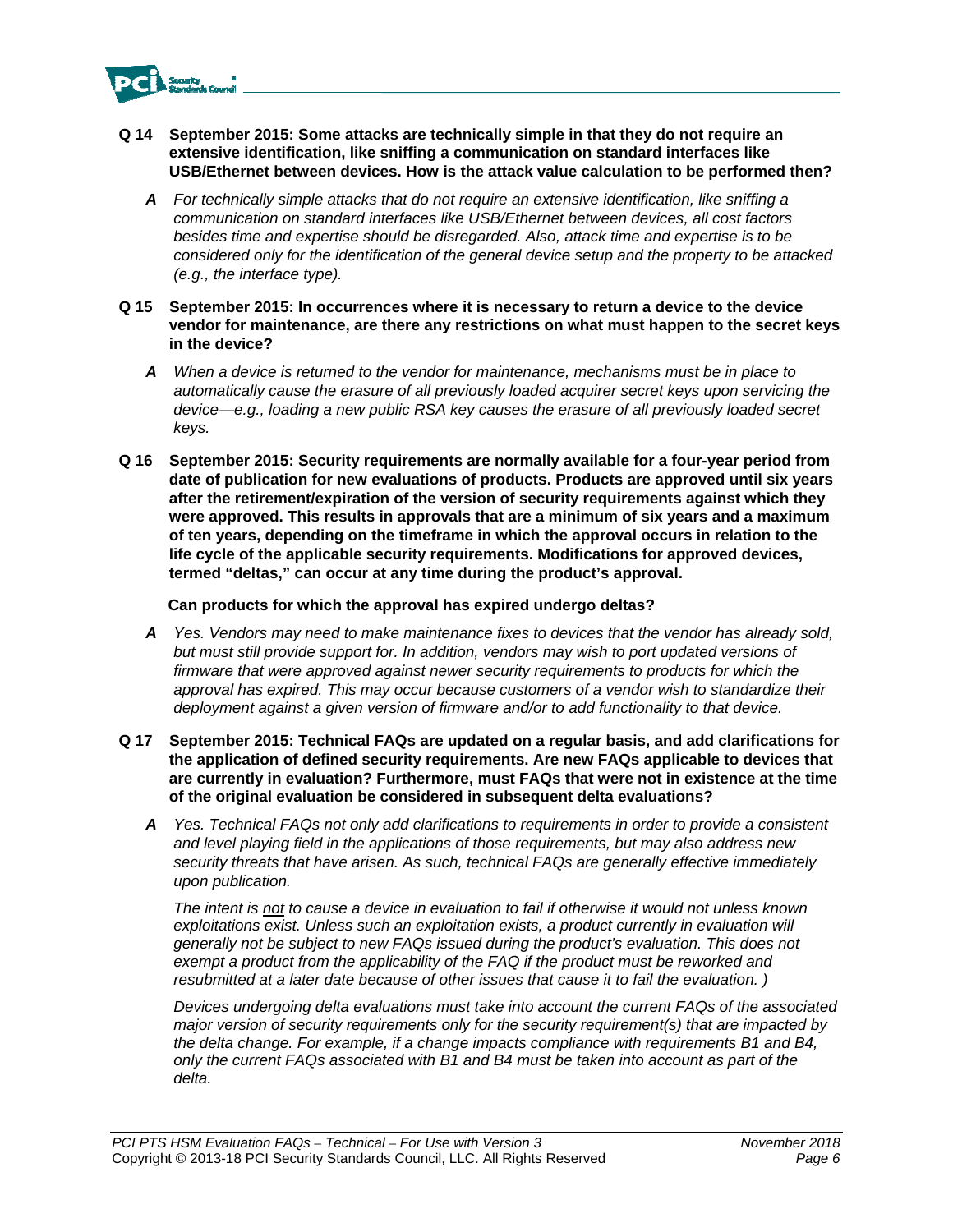

*Furthermore, it is not sufficient for the lab to determine that the change does not lessen the security of the device. Due to the evolution of threats and attack techniques from the time of the original evaluation (which may have occurred many years earlier) the lab must determine that the device still meets the relevant security requirements impacted by the change, given the changes in attack vectors. This is because whether deltas are done to enhance or fix*  functionality or for other purposes, the end result is to extend the life of the device in the *marketplace.* 

*In all cases, the evaluation laboratory must advise PCI SSC of the circumstances, and PCI SSC will make the final decision based upon the circumstances. Additionally, for both new and delta evaluations, the laboratory will also state in their submission the version of the security requirements used in the evaluations, as well as the publication date of the technical FAQs used.* 

**Q 18 September 2015: The program manual stipulates that "Vendors or other third parties licensing approved products from other vendors to market or distribute under their own names are not required to pay a new evaluation fee if the only change is to the name plate. If firmware and/or hardware changes are made that require a PCI-recognized test laboratory to evaluate the changes for potential security impact, then the licensee shall be required to pay the new evaluation fee. In all cases the licensed device will receive a new approval number and the licensee vendor or third party shall be billed the annual listing fee for each such approval."**

**What are additional considerations for a third party to license an approved product from a vendor, whereby the third party wants to distribute it as their own product?**

- *A There are several additional considerations:* 
	- *1. The licensee vendor cannot directly make the request. The licensor vendor must make the request on their behalf.*
	- *2. All such requests must be received by PCI SSC as a delta letter from one of the PCI SSC PTS recognized laboratories. If the only change is to the nameplate of the product, there is not any new evaluation fee, but as noted above, there will be an annual listing fee.*
	- *3. There is not any requirement for the licensee's version of the product to reference or list the original vendor.*
	- *4. Products may be licensed from another vendor even if the version of the security requirements against which the original product was approved is retired from use for new evaluations, as long as the approval has not expired.*
	- *5. As noted, licensed products requiring physical and/or logical changes will incur a new evaluation fee. However, as long as the original vendor continues the manufacture of the device on behalf of the licensee vendor, the licensed product can be evaluated against the security requirement's version against which the original product was evaluated and approved, even though those requirements may be expired for new approvals.*
	- *6. If the licensee vendor wishes to directly manufacture the licensed product, or have a third party other than the original vendor manufacture the licensed product on their behalf, the product must be reassessed as a new evaluation against the current version of security requirements—unless the licensor vendor can demonstrate that it retains both the intellectual property and engineering control. This is due to the potential for changes in plastics, etc. that may impact the security of the device.*

*Vendors seeking multiple separate approval listings for their own products are subject to the same conditions for items 2, 3, 4 and 5 as applicable.*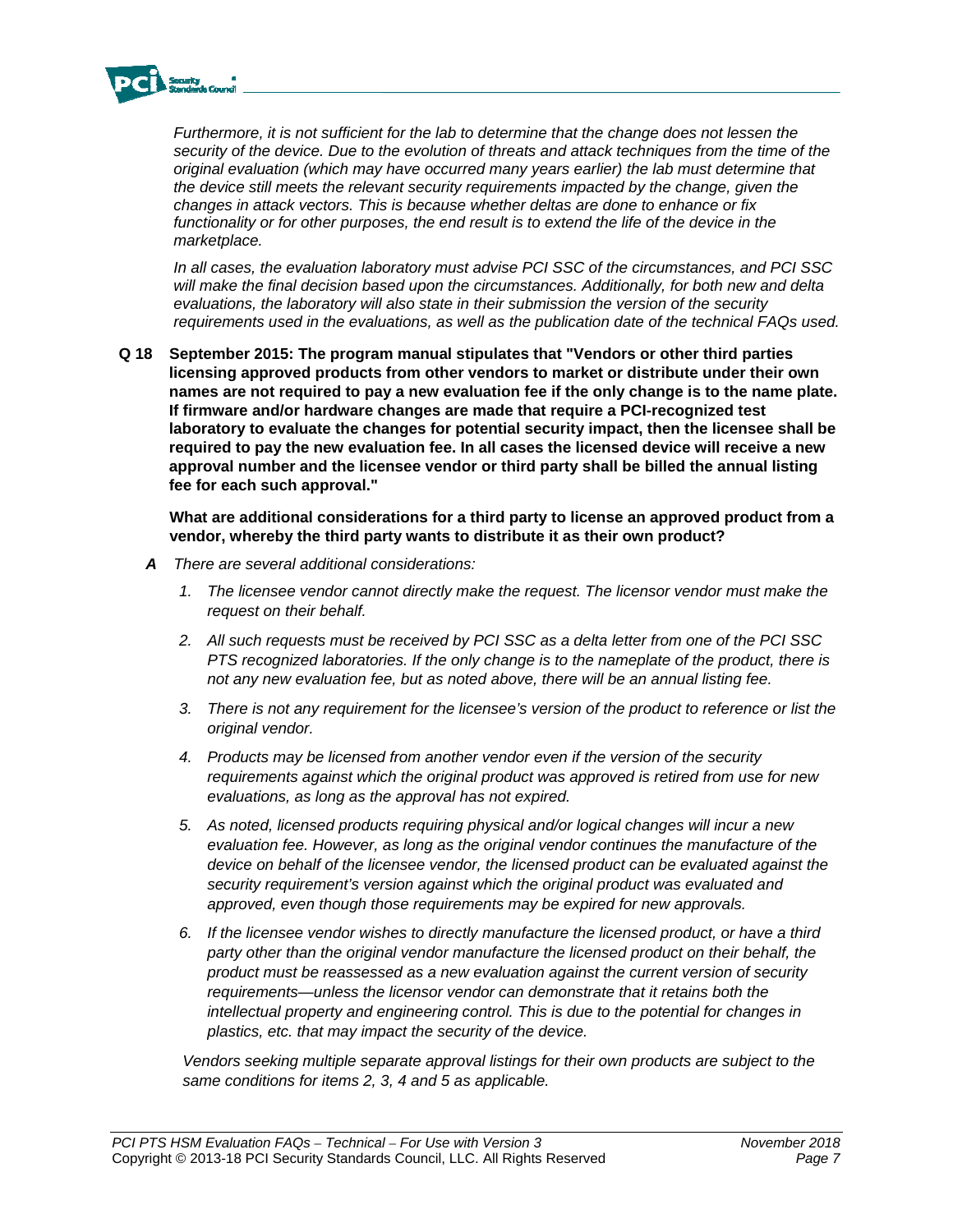

## **Q 19 September 2015: For attack potential calculations, information is classified as Public, Restricted or Sensitive. What are examples of each?**

*A Information is considered Public if it can be easily obtained from the Internet or is provided without any control mechanisms. Examples include open protocol specifications and electronic component datasheets. Information with automated access controls mechanisms (such as online account subscription) without human intervention classifies as Public. Restricted information is distributed upon request and is subject to human-based control mechanisms. Examples of Restricted information are mechanical drawings for OEM device integration, external command API specifications, partial Gerber files, and secure processor datasheets available under NDA. Sensitive information is not intended to be distributed to external entities and is obtained by means such as "social engineering" theft or coercion. Typical examples are device schematics and firmware source code.*

#### **Q 20 September 2015: For attack-potential calculations, if the same equipment used for the identification phase can be reused for exploitation, the equipment cannot be accounted for twice, but instead must be divided by two and spread equally over the two phases. Does a similar rational apply where parts are reused?**

- *A No. While equipment readily lends itself to reuse for each exploitation, parts are typically a onetime use for each exploitation. Each exploitation should have the same attack potential value. Accounting for parts that are reused in the initial exploitation only in the Identification phase, or even splitting between the Identification and Exploitation phases, will result in the initial exploitation having a lower attack-potential value than the actual subsequent exploitations. Therefore, parts used during the Identification phase that can be used in the initial exploitation must be counted fully in the Exploitation phase to equalize the attack-potential value across all exploitations. If it is not readily reusable (the part once used in installation becomes unusable for exploitation because, for example, it is glued with epoxy and difficult to remove), it can be accounted for twice—once in the Identification phase and again in the Exploitation phase.*
- **Q 21 September 2015: Hashing algorithms are an integral part of digital signatures. Digital signatures are frequently used in connection with meeting a number of security requirements, including those related to firmware updates, display prompt control, and remote key distribution. With the release of PCI PTS HSM v2, SHA-1 was explicitly prohibited for use, and only SHA-2 was allowed. Does this prohibition apply only to the signatures of the data that is being updated and to only the device's specific individual certificates, or to all certificates used by the device?** 
	- *A Hashing algorithms must possess two properties in order to be considered secure. First, they must be one way such that it is easy to compute the hash value, but given the hash value, it is infeasible to reproduce the original unhashed value. Second, they must be collision-free, i.e., it is not possible to find two different messages (sets of data) that hash to the same hash value. In recent years, successful attacks have been developed against two popular hashing algorithms. First MD-5 and then SHA-1 attacks have been successfully developed to make these algorithms non-collision-free. These attacks allow for the spoofing of authentication and the ability to produce counterfeit credentials.*

*Except as noted below, the use of SHA-1 is prohibited for all digital signatures used on the device that are used in connection with meeting PCI security requirements. This includes certificates used by the device that are non-device-specific that are part of a vendor PKI, up to and including a vendor root certificate.* 

*The only exception to this is that the initial code on ROM that initiates upon the device start may authenticate itself using SHA-1, but all subsequent code must be authenticated using SHA-2.*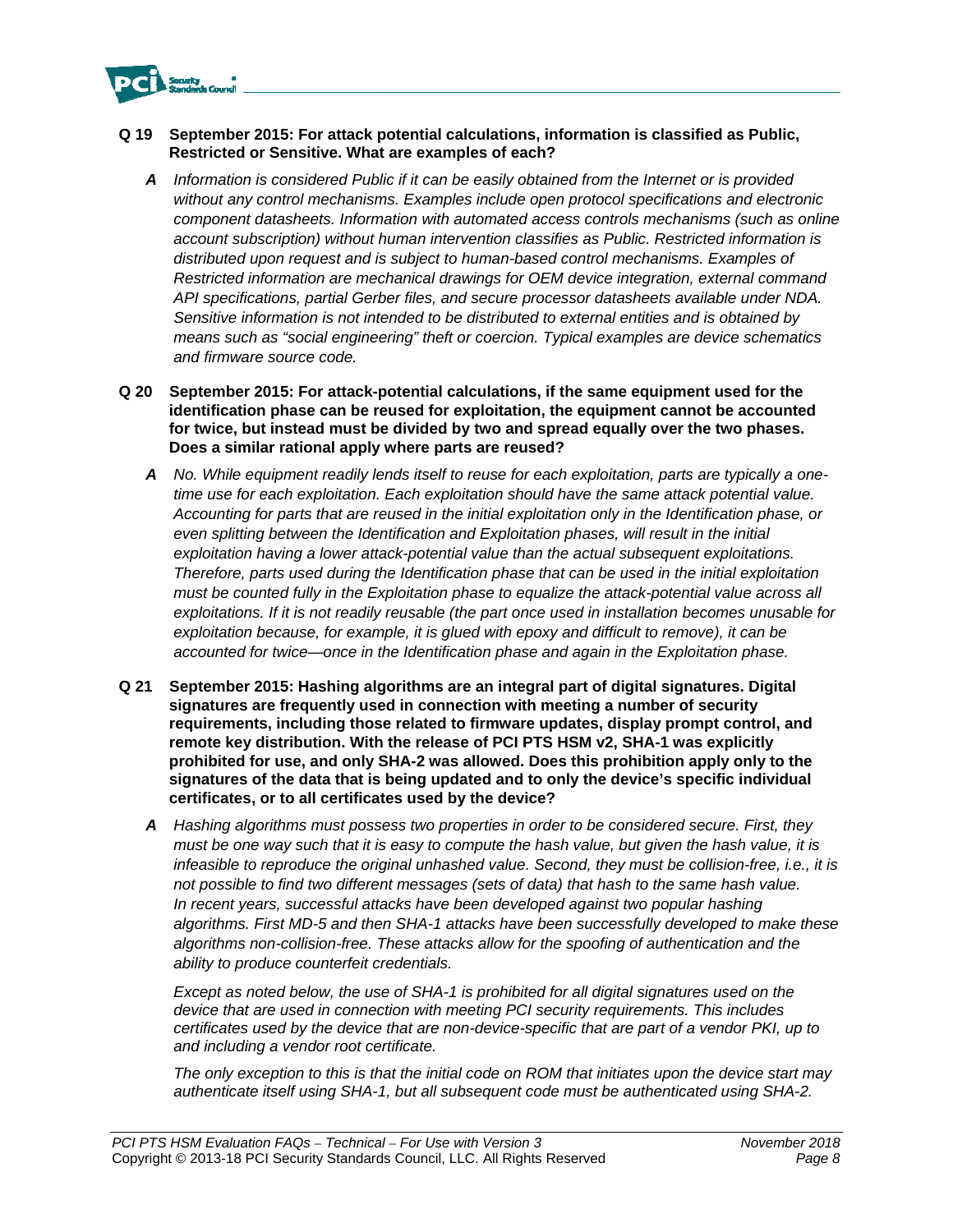

- **Q 22 September 2015: Vendors may provide application toolkits for third parties to develop applications that cannot impact any of the functionality needed to comply with PCI requirements. Can a vendor provide a toolkit that allows third parties to implement applications that supplant the cryptographic processing of PCI Payment Brand PIN or Card data that is provided for in the approved vendor firmware?** 
	- *A No, the addition of applications that replace or disable the PCI evaluated firmware functionality invalidates the device approval for each such implementation unless those applications are validated for compliance to PTS HSM Security Requirements and listed as such in the approval listings. Specifically, those applications must be validated to ensure that:* 
		- *It cannot adversely affect the security features of the product that are relevant to the PCI HSM approval.*
		- *It cannot modify any of the cryptographic functionality of the HSM or introduce new primitive cryptographic functionality. However, new composite functionality that builds on existing primitives is permitted.*
		- *The application is strongly authenticated to the HSM secure controller by digital signature.*
		- *The application can only work on the keys it alone manages and cannot affect or see any other keys.*

*A mechanism must exist to display the application version upon request.* 

*The vendor must provide clear security guidance for the development and implementation of the aforementioned additional applications. This guidance at a minimum must define procedural controls to ensure that the applications are properly reviewed, tested and authorized.* 

*Applications, in this context, are functional entities that execute within the secure boundary of the HSM and may or may not provide services external to the HSM. Applications are typically processes or tasks that execute under the control of an Operating System (OS) or software executive routine.* 

- **Q 23 September 2015: In the approval listing, the vendor must provide via the evaluation lab pictures detailing all security relevant components of the approved device. These pictures are then placed on the PCI website as part of the approval listing. Are there any other stipulations?**
	- *A Yes, at least one of the pictures must fulfill the requirement that the hardware version number must be shown on a label attached to the device. Note that for devices with multiple approved hardware versions, only one such illustration is necessary to facilitate purchasers of these devices recognizing how to determine the approved version(s).*

#### **Q 24 September 2015: What are the algorithms and associated minimum key lengths that are acceptable for use with the default operation of any open protocol used in a HSM?**

*A The minimum requirements for cryptographic algorithms used to provide security to any confidential data, including data transmitted using open protocols, is specified in DTR B11. Only TDES, RSA, ECC, DSA, and AES are acceptable for encryption or signing operations. SHA256 or above may also be used for hashing purposes.*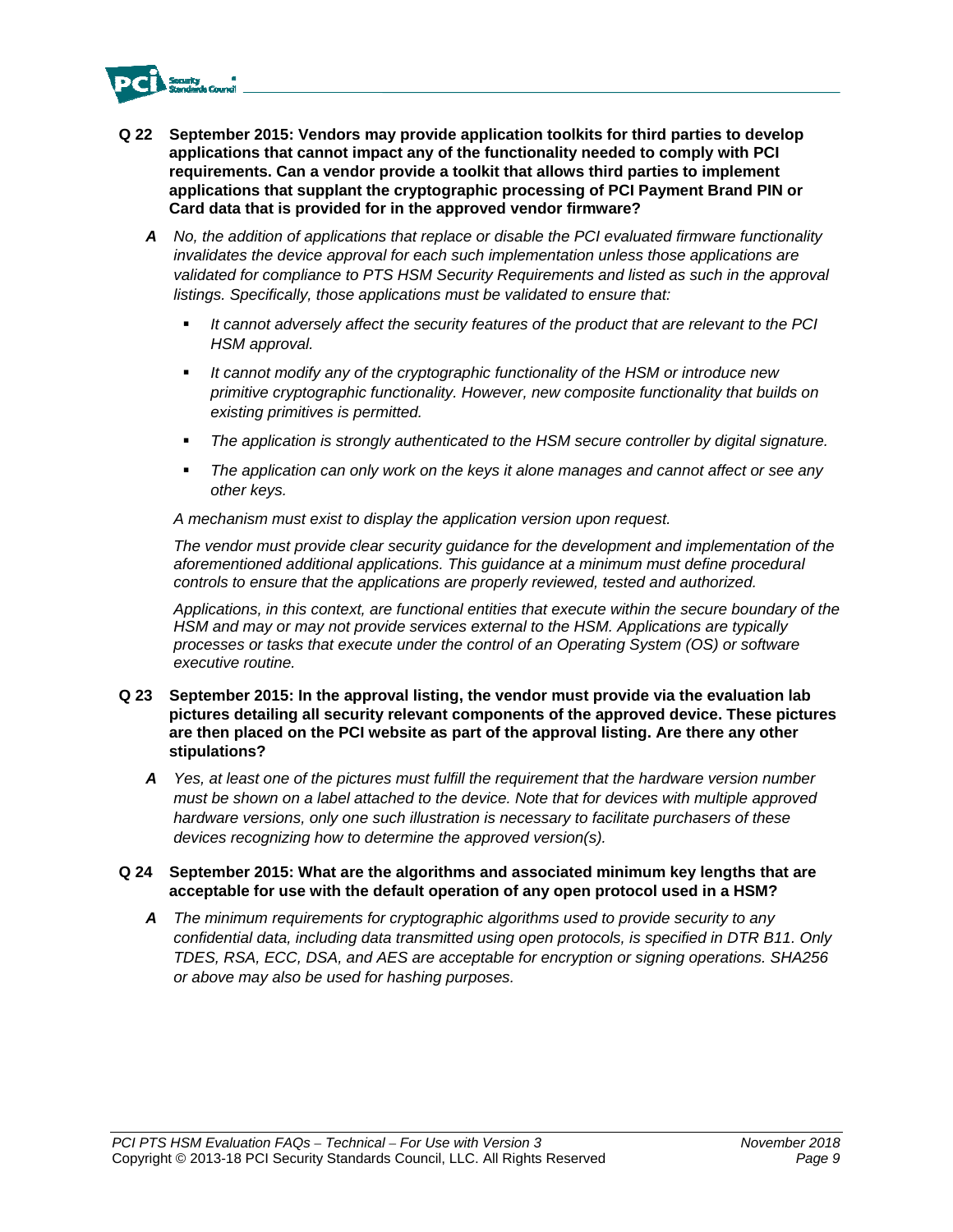

- **Q 25 September 2015: Vendors are allowed to use a combination of fixed and variable alphanumeric characters in device hardware and firmware version identifiers, provided that variable characters are not used for any physical or logical device characteristics that impact security. Can variables be used as part of the model name?** 
	- *A The model name cannot contain any variable characters except as low order/suffix type identifiers for non-security relevant differentiators within the device family. All devices within a device family that are intended to be marketed under the same approval number must be explicitly named and pictures of those devices presented in both the evaluation report and for display on the approval listing.*
- **Q 26 September 2015: SHA-1 is prohibited for use in conjunction with digital signatures. Is SHA-1 prohibited for other usages?** 
	- *A SHA-2 or higher is recommended for other usages, but SHA-1 may be used in conjunction with the generation of HMAC values and surrogate PANs (with salt), for deriving keys using key derivation functions (i.e., KDFs) and random number generation. Where applicable, appropriate key length minimums as delineated in the Derived Test Requirements are also required.*
- **Q 27 September 2015: When assessing a device for a delta review, is it the number of changes or the number of types of changes that determine whether a delta is acceptable. For example, a vendor makes a change to the tamper grids and signal routing on six PCBs within a device. According to the delta scoping guidance in the program manual, the inclusion of four or more hardware change types as categorized in the program guide in a single delta submission for a previously approved PTS device may effectively represent a new device and should be subject to its own full assessment against the latest version of the current PTS Standard. Does such a change as described count as six changes or as a single change since they are all of the same change 'type' according to the guidance?** 
	- *A The delta scoping guide states that it is the number of types of identified changes. For the example above, that would constitute one change and not six. This meets the criteria for a delta.*
- **Q 28 September 2015: If a device is submitted that has internal hardware changes sufficient to require a new evaluation, but does not have any external changes, can the device still be submitted as a delta?** 
	- *A No. Even though the external appearance is identical, the degree of changes made internally requires that the device receive a full evaluation against a current requirements version available*  for use in new evaluations and if the evaluation is successful, it will result in a new approval *number. Furthermore, while the new device will have a different hardware version then the existing device, and if the firmware is modified, a different firmware version, it is also required to have a new model name/number. This is to prevent confusion in the market, especially if issues arise subsequent to deployment impacting only one of the approvals, but not the other(s).*
- **Q 29 September 2015: If an existing approved device undergoes a hardware change that does not impact any of the internal components but impacts the appearance of the device, i.e., the only change is to the exterior of the device, can that change be treated as a delta?** 
	- *A Yes, such changes in casing plastics that result in a change in the device's look and feel is a permitted hardware type change under the delta guidance provided the amended device remains consistent to the device's original form factor. The change must result in a new hardware version number and a change in the model identifier.*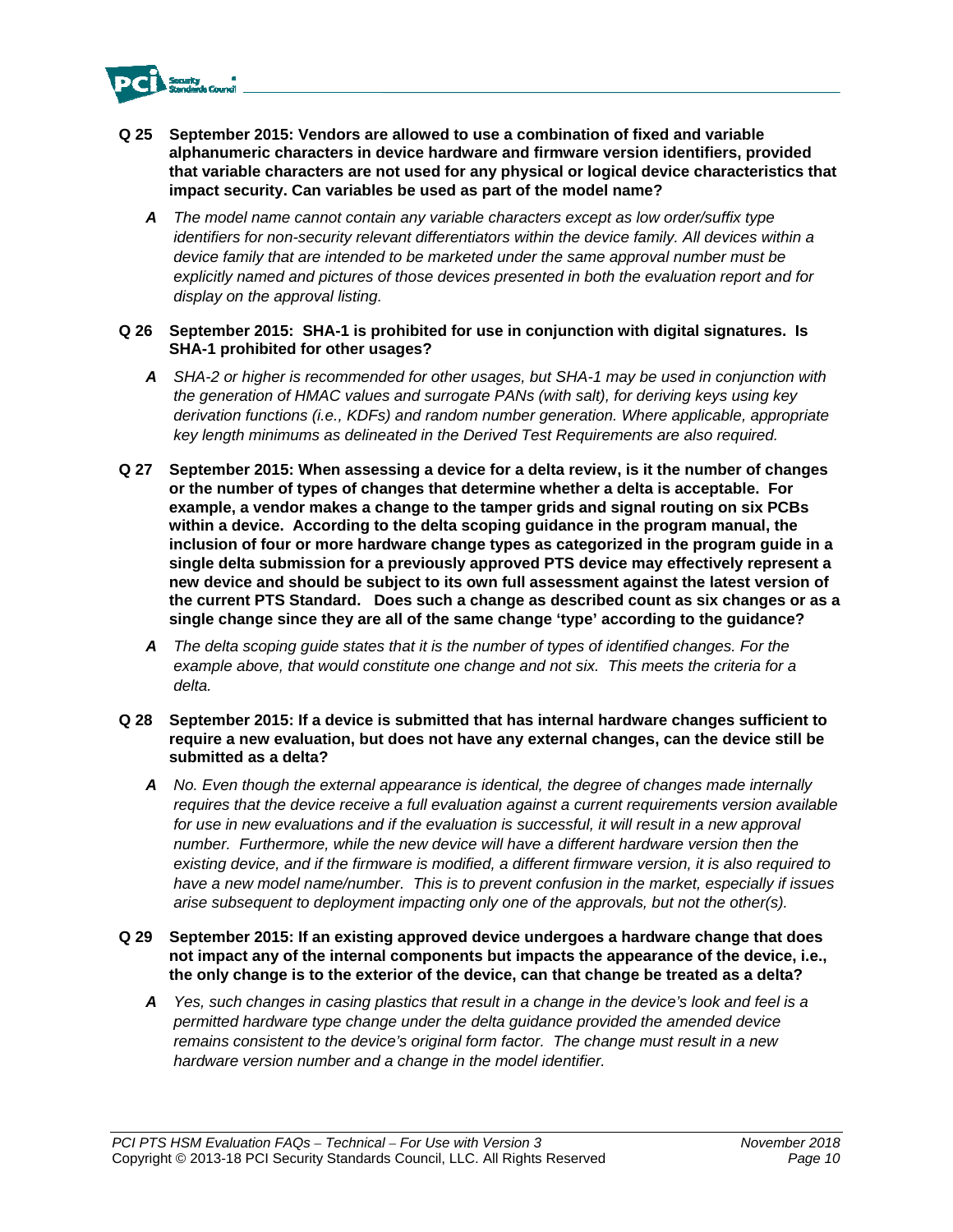

## **Q 30 September 2015: Can an approved product change the entire operating system and the change is treated as a delta e.g., from a proprietary system to a Linux based system?**

*A In general, any change in firmware is permitted as a delta. However, completely changing the OS must be treated as a new evaluation. The change must also result in a new firmware version number and a change in the model identifier.* 

## **Q 31 September 2015: Can a device meet the PTS HSM requirements without having an active tamper response mechanism to zeroize secret and private keys during a penetration attack?**

*A No. Regardless of which modules of the PTS HSM standard the device is designed to comply with, penetration of the device must cause the automatic and immediate erasure of any secret and private keys such that it becomes infeasible to recover the keying material. Secret or private cryptographic keys that are never used to encrypt or decrypt data, or are not used for authentication are excluded from this requirement, as such keys would never be keys involved in protecting customer PINs or customer card data.* 

## **Q 32 September 2015: Vendors are allowed to make revisions to approved devices, provided the changes are evaluated by an approved lab. What limits are placed on the number and type of changes that are allowed?**

*A The large number of possible changes and their impacts cannot be determined in advance. Changes will be assessed on a case-by-case basis. Vendors should contact one of the recognized laboratories for guidance. Laboratories will consult with PCI on an as needed basis to determine if a change is too great to be addressed under the delta process. The laboratories will determine whether the change impacts security. In all cases, changes that impact security require an assessment that must be presented in the delta report. At a minimum, for a given change type, all requirements identified in the Delta Evaluations – Scoping Guidance of the PCI PIN Transaction Security Device Testing and Approval Program Guide must be assessed for security impact. A rationale must be presented in the delta report for each change that is determined to not have a security impact.* 

## **Q 33 September 2015: If the firmware is composed of independent blocks (e.g. bootloader, main firmware, kernel), how should the firmware version number be managed?**

- *A The displayed firmware version number must represent all firmware in the device.*
	- *If firmware blocks have independent version numbers then the version number display should include the version number of each firmware block.*
	- *If a single version number is used, then a documented process must be used to ensure the single version number is updated whenever changes are made to any of the firmware blocks in the device.*

## **Q 34 October 2015: Are HSMs that provide for multiple 'virtualized' instances operating with different keysets within a single physical HSM permitted under the PCI HSM approval process?**

*A PCI does not aim to mandate or prevent any specific implementations or instantiations of HSM devices, but requires that any device that is to be advertised as PCI HSM approved meets the requirements outlined in the current version of the PCI HSM DTRs. Multiple 'virtualized' instances of HSMs are permitted, but must be confirmed to sufficiently mitigate attacks that aim to leak cryptographic information between such instances through both direct memory access, bypassing of hypervisor controls, and side channels such as cache timing or processor utilization.*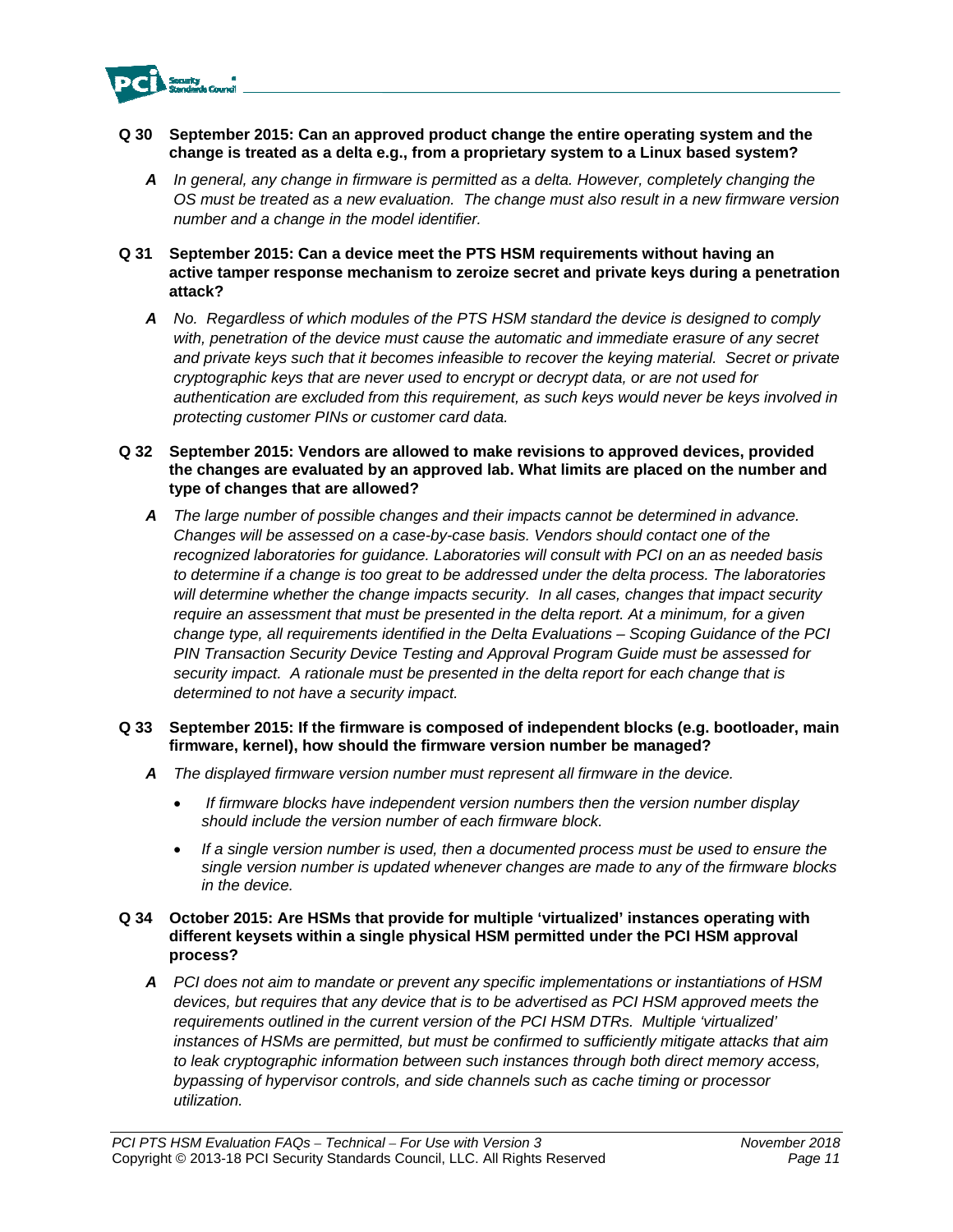

- **Q 35 June 2016: Some HSMs exist as standalone cards/components which are meant to be installed into a larger chassis/compound enclosure. Are there any special requirements which must be met for HSMs with this form factor?** 
	- *A Yes. If an HSM is meant to be installed into a chassis/compound enclosure, a mechanism must be provided to validate the hardware and firmware version of the HSM. If this mechanism requires performing a procedure to retrieve this information (I.e., via a software library function call*), the procedure must only be able to so via a direct connection to the HSM module. *Alternatively, a digital signature process may be used whereby the identification information can be shown to chain back to a known vendor PKI signing key.*
- **Q 36 September 2016: The program manual states that hardware and firmware version number identifiers may consist of a combination of fixed and variable alphanumeric characters, whereby a lowercase "x" is used by PCI to designate all variable fields. The "x" represents fields that the vendor can change at any time to denote a different device configuration. Examples include: country usage code, customer code, communication interface, device color, etc. What are examples of options that cannot be addressed by use of a variable field, but must be addressed by a fixed character?** 
	- *A Options that cannot be a variable character include those that directly pertain to meeting security requirements. Examples include remote administration, KLD, privacy shield, FIPS mode or PCI mode support. If wildcards are used, the specific configurations validated by the PTS Recognized Lab must be explicitly noted on the approval.*

*In addition, all wildcard options, both security and non-security relevant, must be clearly defined and documented as to the options available and their function in both the evaluation report and in the security policy.* 

## **Q 37 February 2017: Vendors may make devices that are only intended to be sold and/or manufactured by other vendors. Can devices such as these be evaluated and listed, even though the original vendor may never directly sell these devices?**

*A Yes, these devices can be evaluated and listed as long as the following criteria is met:* 

*The device must be fully capable of performing its intended functionality for the approval class it is evaluated against and can be sold as is as a fully functional product. This does not preclude the device requiring additional software such as payment applications, but the firmware of the device must meet all applicable requirements.* 

*The device must have its own evaluation and product listing* 

*Each of the 2nd vendors that use the device design and/or manufacture the device must have their own full evaluation (NOT A DELTA) and separate listing.* 

*Devices that require additional hardware and/or firmware to operate (such as individual components) would not be allowed to be assessed. Those components must be integrated into a device design that meets the required PTS (HSM or POI) requirements.*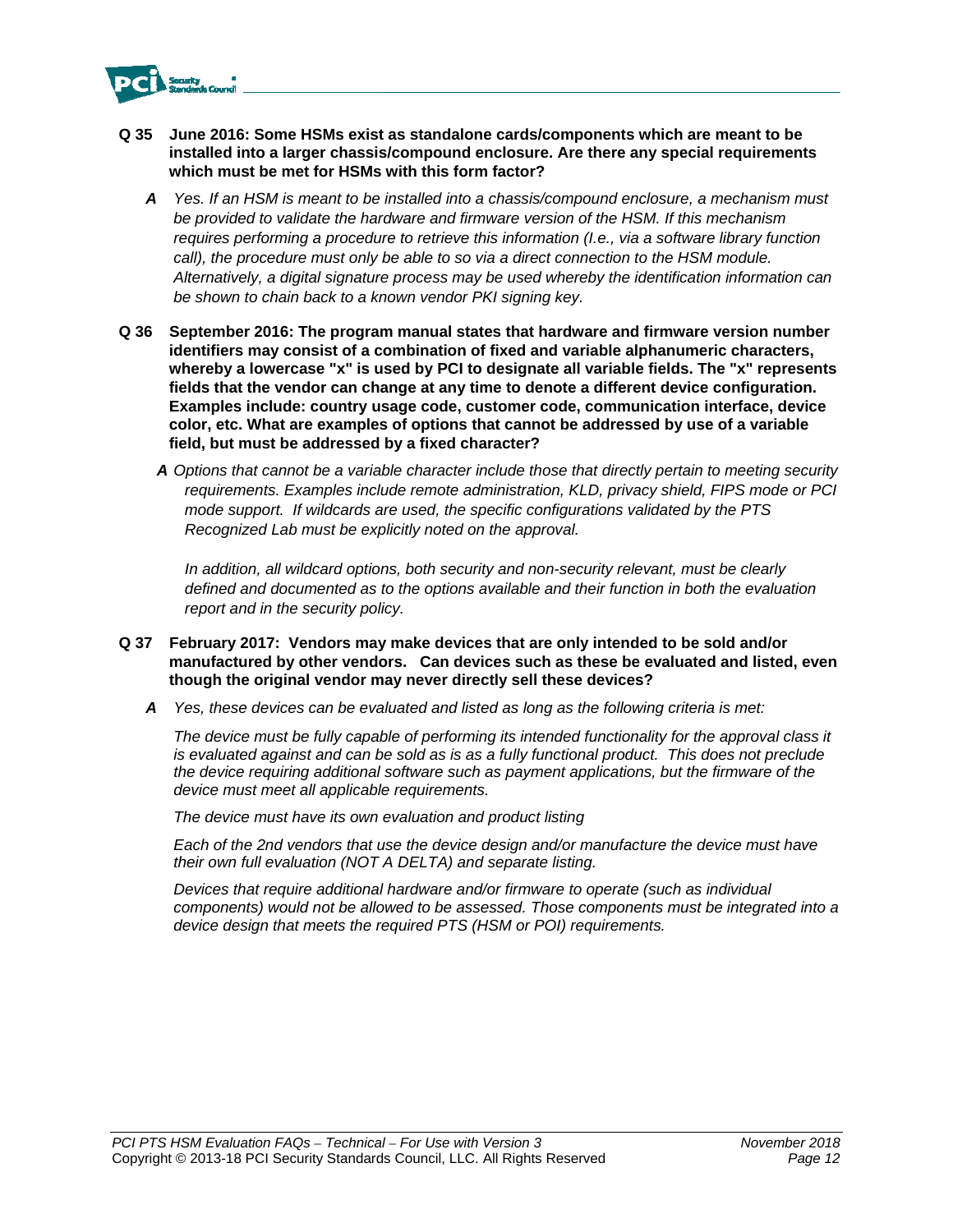

- **Q 38 November (update) 2018: Several requirements stipulate that if the device is restricted to deployment in Controlled Environments as defined in ISO 13491, then specific restrictions apply in the attack techniques that can be used. If the restrictions preclude any viable attacks for a specific requirement, how must that be presented in the evaluation report?** 
	- *A The report must present attack scenarios as stipulated in the derived test requirements. These must be presented without the restrictions of the Controlled Environment with notation highlighting the steps that are not allowed per the controlled environment restrictions. The report would indicate the attack is feasible if the device is not deployed in a Controlled Environment or a more robust Secure Environment.*

*The device will be noted under both 'Additional Information' and within the vendor security policy*  posted on the PCI website that the device is restricted to use within a Controlled or a Secure *Environment as defined in ISO 13491, and that usage outside of a Controlled or a Secure Environment invalidates the approval. HSMs that are PCI Approved for Controlled or Secure Environments shall not be used in Uncontrolled or Minimally controlled Environments.* 

## *HSM Requirement A1*

- **Q 39 September 2015: In the event of tamper, the device must become immediately inoperable and result in the automatic and immediate erasure of any secret information that may be stored in the device, such that it becomes infeasible to recover the secret information. Guidance notes provide that secret or private keys do not need to be zeroized if either or both of the following conditions exist:** 
	- **If any of these keys are not zeroized, then other mechanisms must exist to disable the device, and these keys must be protected in accordance with Requirement A5.**
	- **The keys are never used to encrypt or decrypt data, or are not used for authentication.**

## **Do any other conditions apply?**

- *A The keys (secret or private) are never used to encrypt or decrypt other keys. Keys that can be used to download other keys to make the device operable must either be zeroized or rendered inoperable for use in downloading new keys. E.g., both symmetric KEKs used for key loading using symmetric techniques and private keys associated with key loading using asymmetric techniques. The device must enforce that tampered devices require withdrawal from use for*  inspection, key reloading, and re-commissioning. It is not sufficient to rely upon procedural *controls for this.*
- **Q 40 September 2015: A device uses a key that is randomly generated internally in the secure processor to protect other keys. This key is stored in the clear and protected within a register in the same secure processor. The secure processor resides within a secure area of the device. This key is used to encrypt other keys, which are stored encrypted outside the secure processor—e.g., in flash memory that also resides within the secure area of the device. Upon tamper, the device erases this internally generated key but leaves intact the other keys encrypted by this key, which can no longer be used because the device cannot decrypt them. Under A1, must the device also zeroize these encrypted keys upon tamper?** 
	- *A The device need not zeroize these encrypted keys provided that they are encrypted using appropriate algorithms and key sizes as defined in Requirement B11.*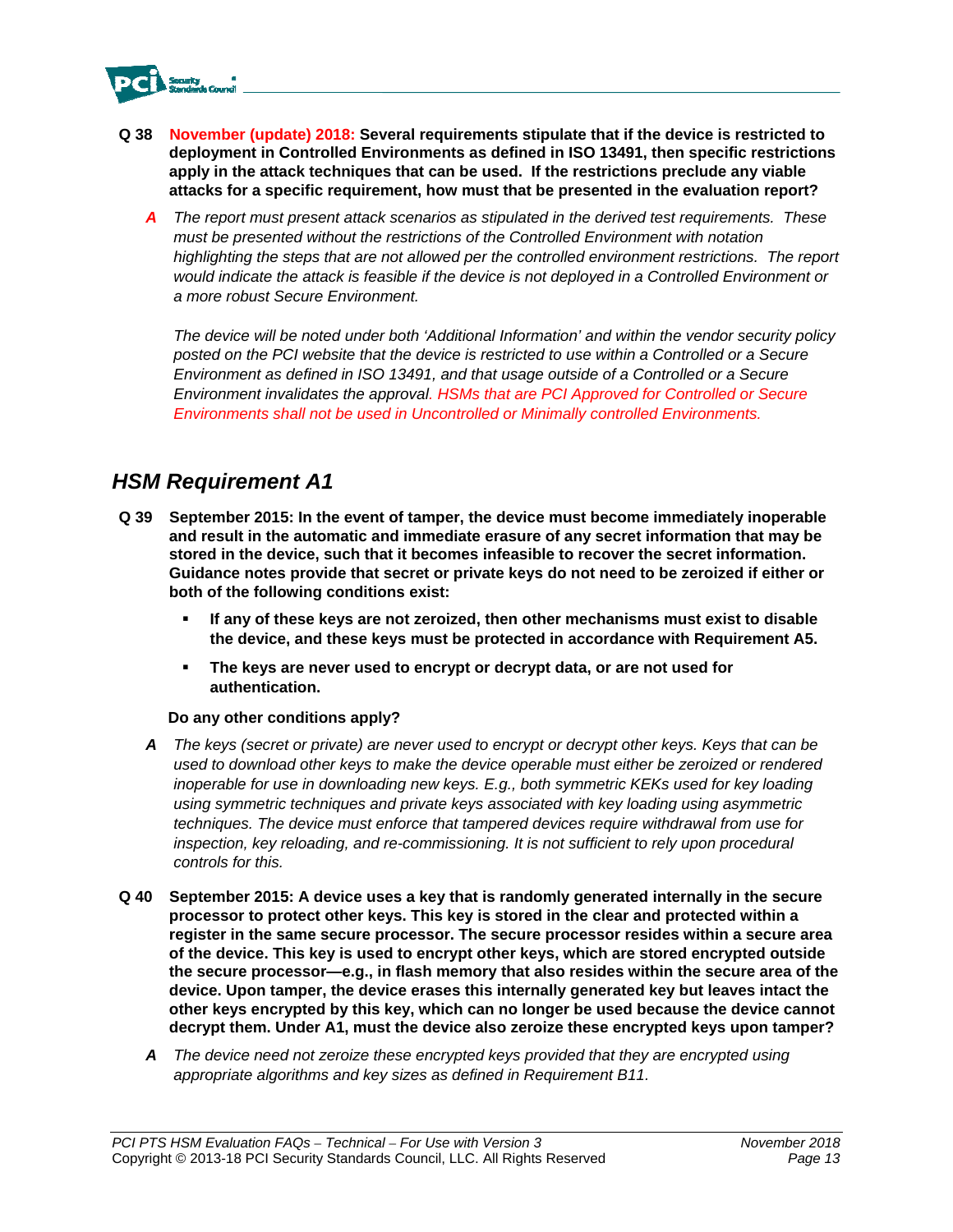

- **Q 1 September 2015: What standards and methods are used for measuring "electro-magnetic emissions"?** 
	- *A Vendors should take into account that EM emissions can be a risk to PIN data, and should design to address this risk. There are many methods for shielding and minimizing EM emissions. The vendor must describe to the laboratory in writing how EM emissions are addressed by the device design. The laboratory will examine evidence provided by the vendor to determine if the evidence supports the vendor's assertion. Evidence can include the device itself, design documents, third-party test results and approvals. Testing will be performed as necessary.*

## *HSM Requirement A5*

- **Q 1 September 2015: Does "The keys resident in the device,** *if determined***..." mean plain-text keys or does it include encrypted keys as well.** 
	- *A The requirement is referring to plain-text keys.*

## *HSM Requirement B1*

- **Q 1 Does the device need to have an electronic audit record for power-up self-tests?** 
	- *A Yes. The device must include an audit record showing the self-test execution and record the result.*
- **Q 2 September 2015: What is required to meet B1?** 
	- *A* The device must perform an internal self-test automatically at least once every day, in addition to at power-up. Firmware integrity tests may use techniques such as SHA-2 or equivalent. Authenticity testing must use cryptographic methods (MACs, digital signature or encryption). The hash must either be cryptographically protected using a key (e.g., HMAC-SHA-2) or physically protected equivalent to a secret key. LRC, CRC and other non-cryptographic methods and weak cryptographic methods (e.g., SHA-1, MD5) are not allowed as the primary mechanisms for either authentication or integrity checking.
- **Q 3 September 2015: Is it acceptable to perform a self-test after several minutes of inactivity rather than once every 24 hours?** 
	- *A Yes, as long as it is 24 hours or less. Note that the power-up self-tests are still required.*
- **Q 4 September 2015: B1 requires that firmware integrity and authenticity be tested every 24 hours. Some firmware, such as a boot block, is rarely executed. For such firmware, is it acceptable to perform an integrity and authenticity check prior to execution, rather than every 24 hours?** 
	- *A Yes, it is acceptable to test such firmware immediately prior to each execution rather than once every 24 hours. However, note that all firmware must additionally be checked as part of the selftest performed at startup.*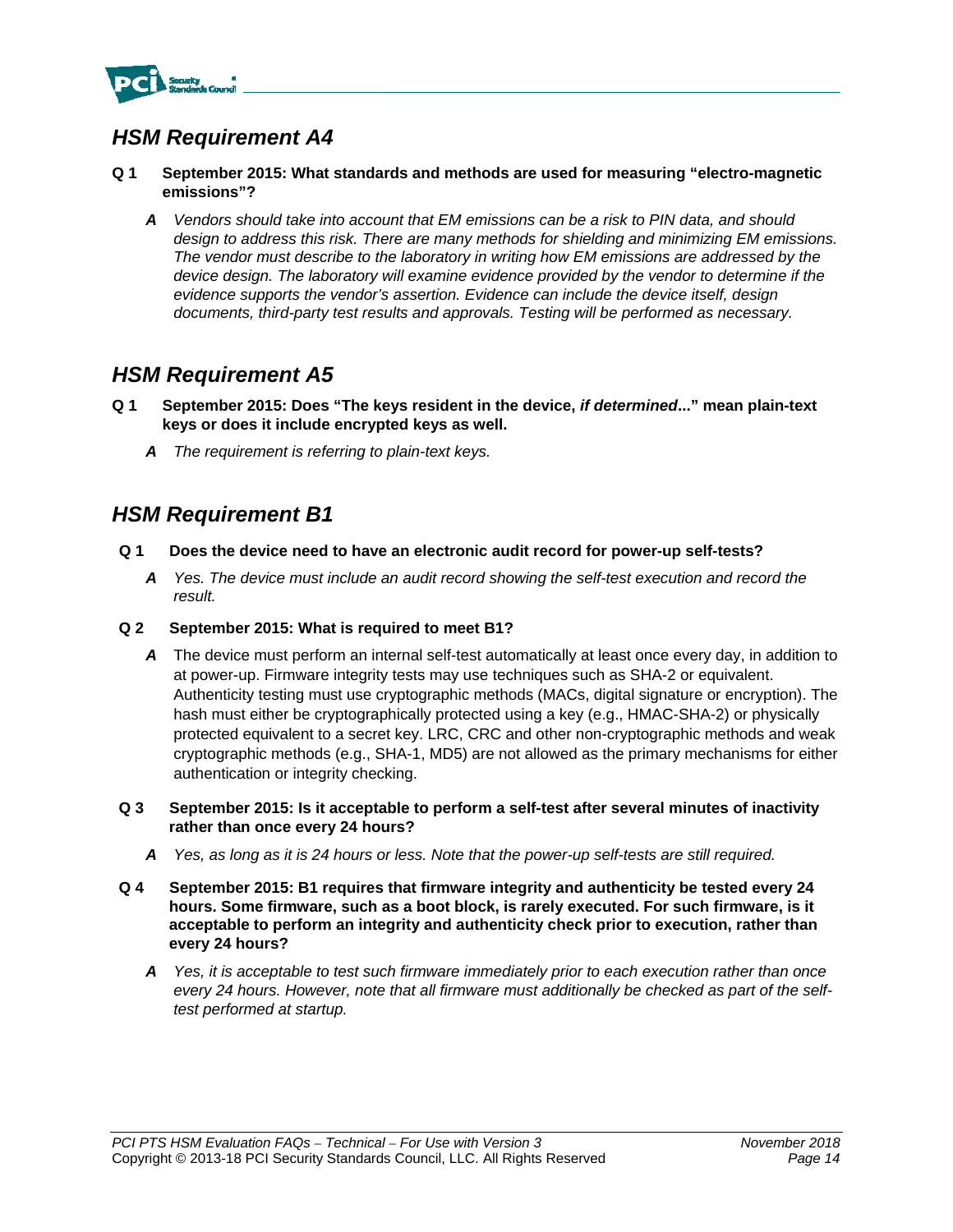

- **Q 1 September 2015: The device's functionality must not be influenced by logical anomalies. This includes assessment of the device's interfaces and associated communication methods. What type of evidentiary matter should a vendor provide a lab to support this assessment?** 
	- *A The vendor shall provide evidentiary matter providing details on internal testing including, but not limited to, the following:*
		- . *Source code reviews targeting specific relevant security–critical functionalities*
		- *Vulnerability analysis; that includes gathering and considering evidence necessary to perform practical testing*
		- *Penetration testing to validate the robustness of the device to protect against feasible attacks by addressing known attack methods. For example (but not restricted to) fuzzing; using appropriate tools and techniques*
		- *Audits of relevant existing test evidence, which may be utilized where appropriate, by giving justifications for validity of evidence and test methodologies overall.*

*The laboratory shall determine the veracity of the material provided to determine the degree of*  reliance that may be placed upon the evidence, and where necessary, the laboratory shall extend *the testing*

## *HSM Requirement B3*

- **Q 1 September 2015: What is considered "firmware"? (OS, EPROM code, DLL's, parameter files, applications, kernel code)?** 
	- *A Firmware is considered to be any code within the device that provides security protections needed to comply with PCI HSM requirements. Other code that exists within the device that does not provide security, and cannot impact security, is not considered firmware under PCI HSM requirements.*
- **Q 2 September 2015: What methods are acceptable to "certify" firmware?** 
	- *A "Certify firmware" refers to self-certification. This requirement, in essence, requires the vendor to*  have implemented and to use internal quality control and change control systems. With these *systems in place, the vendor is in control of the code and can attest to the fact that the code is free of hidden or unauthorized functions by answering yes to B3.*
- **Q 3 September 2015: Many devices are designed so that third parties can create and load applications. Vendors often support this by providing third parties the tools needed to create and load applications. How can a vendor ensure that the application will not need to be controlled by the vendor?** 
	- *A If applications are not considered firmware, they do not need to be controlled by the vendor. The device design must prevent applications from impacting functions and features governed by the requirements. Examples of functions that must not be influenced by "non-firmware" applications*  include: key management (key selection, key authentication, key generation, key loading, etc.), *self-tests, time between PIN block encryptions, access to sensitive services, limits on sensitive services, firmware update and authentication, tamper response, etc.*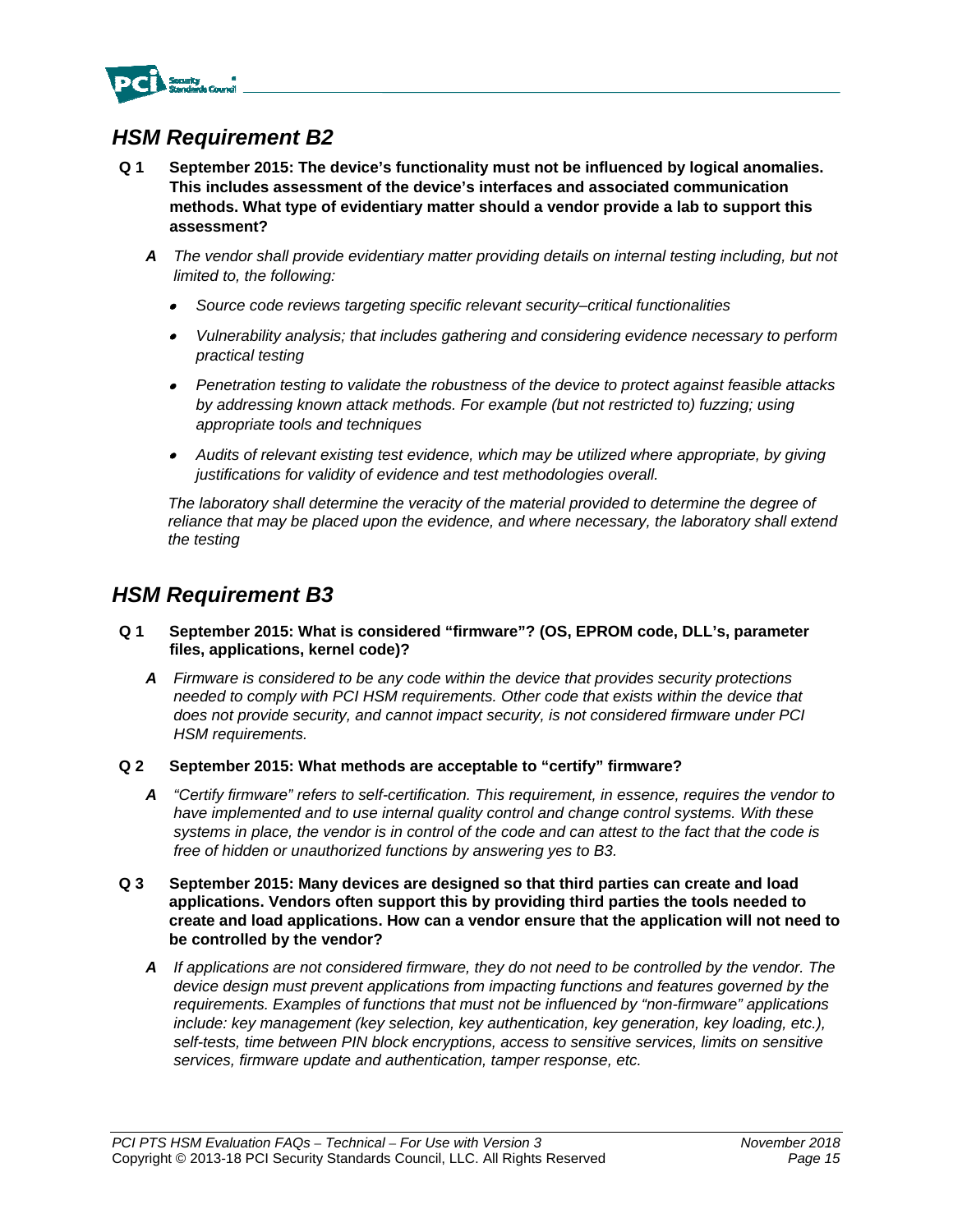

- **Q 1 September 2015: What parties may possess keys used for the cryptographic authentication of firmware updates?** 
	- *A The firmware is the responsibility of the device vendor, and as such the cryptographic keys that authenticate it within the device must be held solely by the vendor or their designated agent.*
- **Q 2 September 2015: Firmware updates must be cryptographically authenticated, and if the authentication fails, the update is rejected and deleted. Are there any circumstances where firmware can be updated without authentication?** 
	- *A Some chipsets are not designed for firmware updates, but only to support firmware replacement. The deletion of the existing firmware and cryptographic keys during the replacement does not allow for the authentication of the new firmware to occur.*

*In such cases it is acceptable to update the firmware without authentication if the process requires that the device be returned to the vendor's facilities and results in the secure zeroization of all secret and private keys contained within the device.* 

- **Q 3 September 2015: If a device supports firmware updates, the device must cryptographically authenticate the firmware, and if the firmware is not confirmed, the firmware update must be rejected and deleted. Can a device completely load new firmware before checking its authenticity and overwrite its primary copy of existing authenticated code if it retains a secure backup copy of the existing authenticated code?** 
	- *A Yes, provided the following is true:* 
		- *The new code is cryptographically authenticated prior to execution.*
		- *If the new code fails authentication, the backup copy of code is cryptographically authenticated, and if the backup copy is successfully authenticated, the device boots from the backup copy and the backup is then used to overwrite the new code that failed authentication.*
		- *If both firmware versions fail authentication, the device fails in a secure manner.*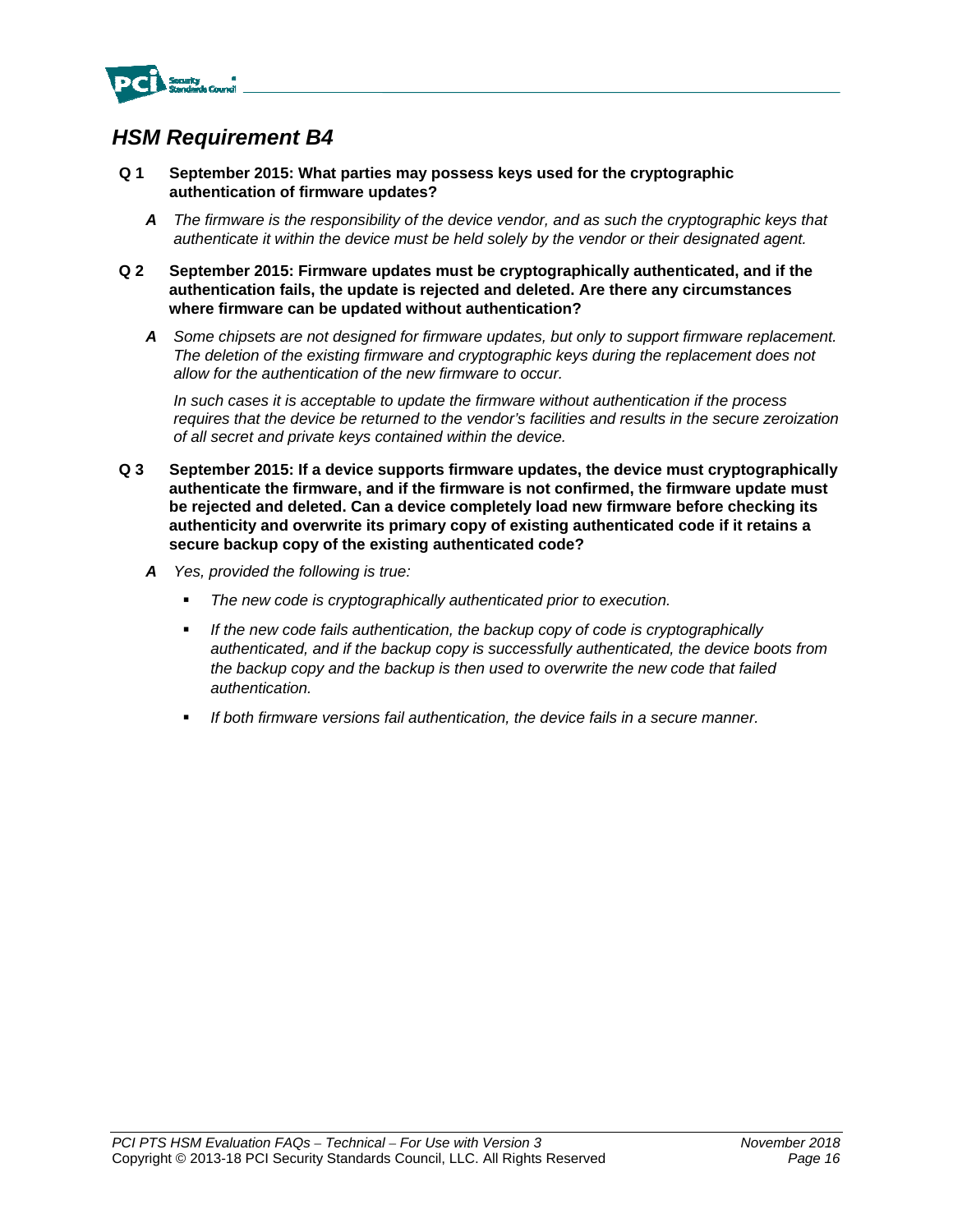

- **Q 1 September 2015: Is it acceptable to XOR key components during key loading to satisfy the authentication requirements of B7?** 
	- *The XOR of key components alone is not enough to constitute authentication. Some type of authentication of the users that use the key loading function, or authentication of the keyloading command is required.*
- **Q 2 September 2015: For devices that require the use of authentication data to access sensitive functions, and the authentication data are static, can the authentication data be sent with the device?** 
	- *A The authentication data can be sent with the device only when the authentication data is in tamper-evident packaging, such as the use of PIN mailers. Otherwise separate communication channels must be used with pre-designated recipients.*
- **Q 3 September 2015: Plain-text secret or private keys and their components may be injected into a HSM using a key loader (which has to be some type of secure cryptographic device). Are there any restrictions on loading keys via this methodology?** 
	- *A Yes, the loading of plain-text secret or private keys and their components using a key-loader device is restricted to a controlled environment.*
- **Q 4 September 2015: Devices may have functions for zeroizing secret and private keys in the device. Are these functions considered sensitive services that require authentication?** 
	- *A Yes, the intentional zeroization of secret or private keys in a non-tamper event is the execution of functions that are not available during normal use. This requires authentication consistent with the implementations of other sensitive services, such as the use of PINs/passphrases. If implemented, the device must force the authentication values to be changed from default values upon configuration of the device. The authentication mechanism may optionally employ dual control techniques.*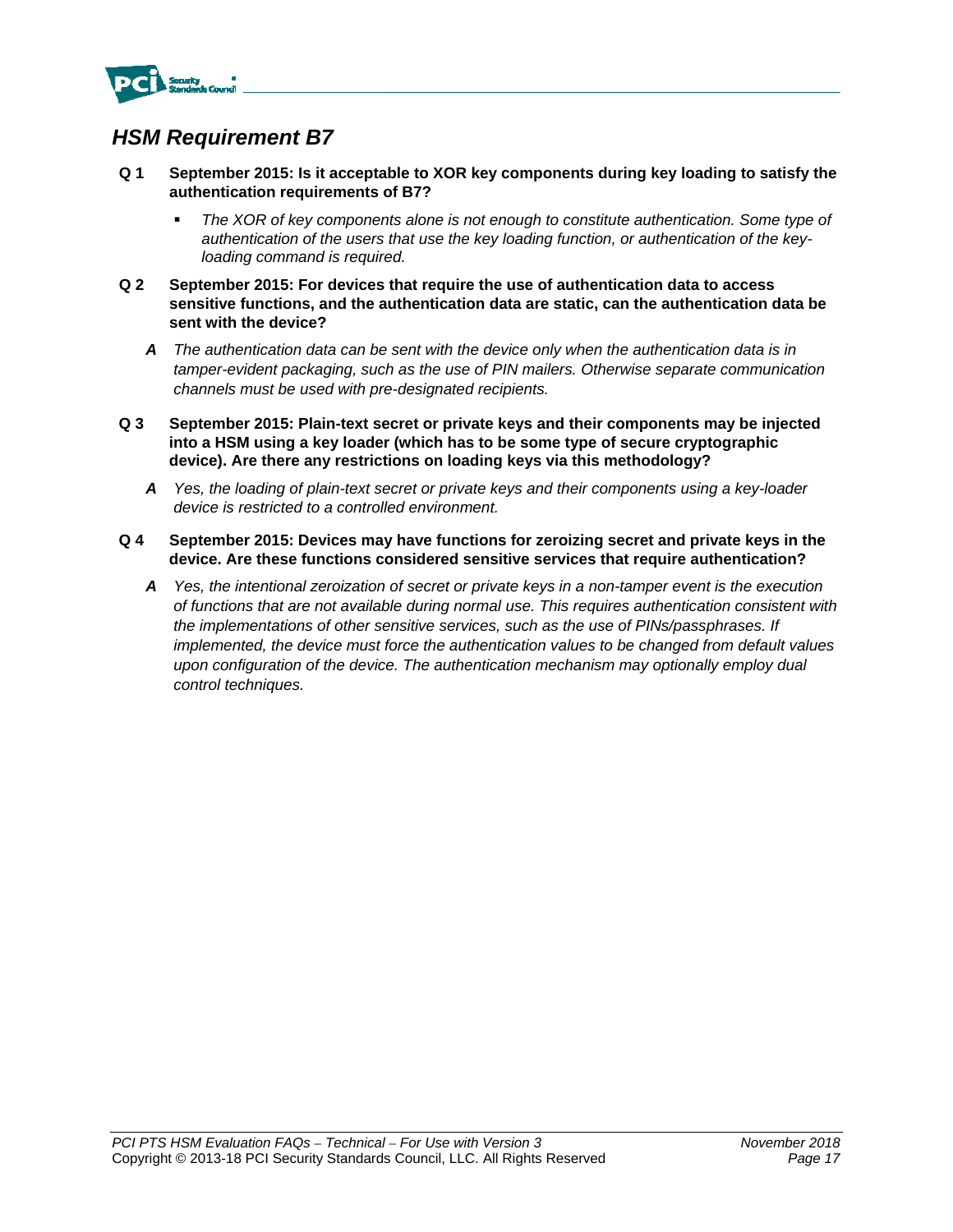

- **Q 1 Are HSMs allowed to have keys that are not unique per device?** 
	- *A Yes, but only for load balancing and disaster recovery purposes.*
- **Q 2 September 2015: Is it acceptable for a device to have the ability to use Master Keys as both key-encryption keys for session key and as fixed keys—i.e., the Master Key could be used to encrypt PIN blocks and to decrypt session keys?** 
	- *A No. A key must be used for one purpose only as mandated in ANSI X9.24 and ISO 11568.*

#### **Q 3 September 2015: What PIN block formats are allowed?**

- *A ISO 9564–1 PIN block formats 0, 1, 3 or 4 are acceptable for online transactions.*
- **Q 4 September 2015: Is it acceptable to use the same authentication technique for loading both cryptographic keys and firmware?** 
	- *A The technique may be the same, but the secrets used for authentication must be different. Example: If RSA signatures are used, the RSA private key used to sign cryptographic keys for loading must be different from the private key used to sign firmware.*
- **Q 5 September 2015: Is it acceptable to use TDES ECB mode encryption for session keys when using the Master Key/session key technique?** 
	- *A Yes. TDES ECB mode can be used to encrypt session keys.*
- **Q 6 September 2015: Is it acceptable to load double-length 128-bit TDES key components into a device in smaller bit-values (e.g., two 64-bit parts held by key custodian 1 and two 64-bit parts held by key custodian 2)?** 
	- *A Yes, provided the 128-bit cryptographic TDES keys (and key components) are generated and managed as full double-length 128 bit TDES keys during their entire life cycle in accordance with ANSI X9.24 and ISO 11568.*

*For example, it would be acceptable to generate a full-length 128-bit TDES key component, but load it into the device as two 64-bit component halves.* 

*It would not be acceptable to generate 64 bit keys or key components separately, and then concatenate them for use as a double length key after generation.* 

*If key-check values are used to ensure key integrity, they must be calculated over the entire 128 bit key component or the resultant 128-bit key, but never on a portion of the key or key component. In addition, the resultant key inside the device must be recombined in accordance with PCI requirements and ANSI/ISO standards. Similarly for triple-length keys, the entire 192 bit key component or the resultant 192-bit key must be used to calculate the key-check values.* 

#### **Q 7 September 2015: Under what conditions is it acceptable for a device to allow single component plain-text cryptographic keys to be loaded via a keypad?**

*A None. A device must not accept entry of single component plain-text cryptographic keys via a keypad. Full-length key components and encrypted keys may be loaded via a keypad if the requirements for sensitive functions are met.*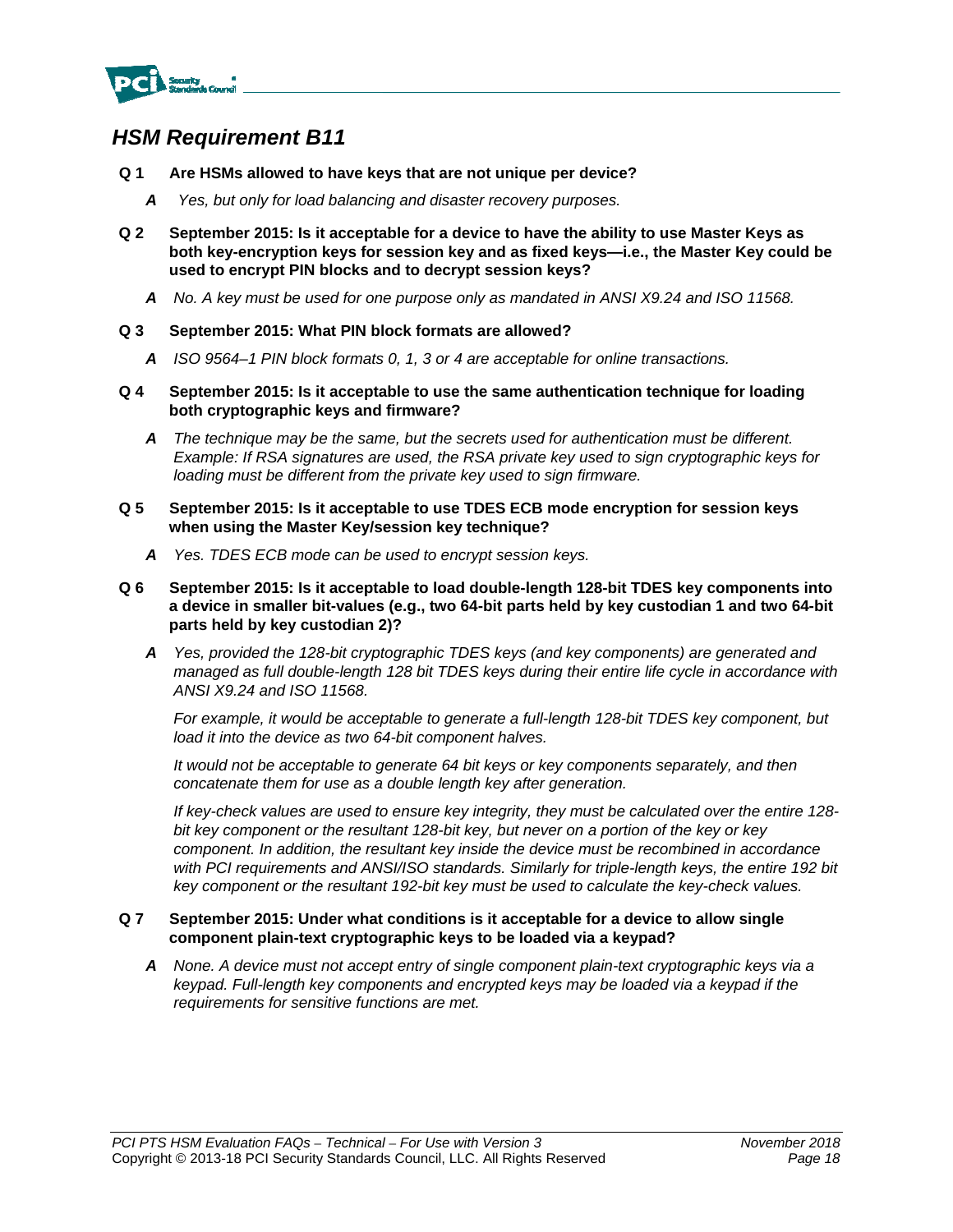

- **Q 8 September 2015: ISO 11568-2** *Symmetric ciphers, their key management and life cycle* **and ANSI X9.24-1 Retail Financial Services Symmetric Key Management Part 1: Using Symmetric Techniques stipulate that a key-encipherment key shall be at least of equal or greater strength than the key that it is protecting. What keys does this apply to in a device?** 
	- *A This applies to any key-encipherment keys used for the protection of secret or private keys stored in the device or for keys used to encrypt any secret or private keys for loading or transport to the device. For purpose of this requirement, the following algorithms and keys sizes by row are considered equivalent.*

| <b>Algorithm</b>                      | <b>DES</b> | <b>RSA</b> | <b>Elliptic Curve</b> | <b>DSA</b> |
|---------------------------------------|------------|------------|-----------------------|------------|
| Minimum key size in<br>number of bits | 168        | 2048       | 224                   | 2048/224   |

*DES refers to non-parity bits. The RSA key size refers to the size of the modulus. The Elliptic Curve key size refers to the minimum order of the base point on the elliptic curve; this order should be slightly smaller than the field size. DSA for digital signatures, and Diffie-Hellman and MQV key agreement key sizes refer to the size of the modulus (p) and the minimum size of a large subgroup (q).* 

*AES keys, of 128 bits or larger are considered stronger than any of the aforementioned.* 

*This does not apply to keys that are used for authentication purposes, such as keys used to validate firmware. The sizes of those keys must at minimum be as stipulated in B4. DES keys with an effective length of 112 bits may also be used, as long as they are not used to protect stronger keys, such as those stated above.* 

- **Q 9 September 2015: Version 2 stipulates that the device must provide support for TR-31 or an equivalent methodology for maintaining the TDES key bundle. Under what circumstances does this apply?** 
	- *A If the device supports the exchange of TDEA keys between itself and another device (e.g., a remote host) encrypted under a shared symmetric key, the device must provide support for TR-31 or an equivalent methodology for this key conveyance. This does not imply that the device must support TR-31 or an equivalent methodology between the device and an external ICC reader, but it optionally may do so. The device may also optionally support TR-31 or an equivalent methodology for the storage of keys encrypted under a symmetric key. Any equivalent method must include the cryptographic binding of the key-usage information to the key value using accepted methods. Any binding or unbinding of key-usage information from the key must take place within the secure cryptographic boundary of the device.*

#### **Q 10 September 2015: TR-31 defines three keys. A key block protection key (KBPK), a key block encryption key (KBEK) and a key block MAC key (KBMK). The KBPK is used to calculate the KBEK and the KBMK. Can the KBPK be used for any other purpose?**

- *A No, in order to meet the requirement that a key is used only for a single purpose as defined in ANSI X9.24, the key block protection key is only used to calculate the KBEK and the KBMK, and is not used for any other purpose. Only the KBPK is used to generate the KBEK and the KBMK key; no other key is used for this purpose.*
- **Q 11 September 2015: A device may support key-check values to validate the successful entry of symmetric key components and/or keys. Are there any restrictions on the use of keycheck values?** 
	- *A Yes. Any returned values shall not exceed six hexadecimal characters and should be at least four hexadecimal characters in length.*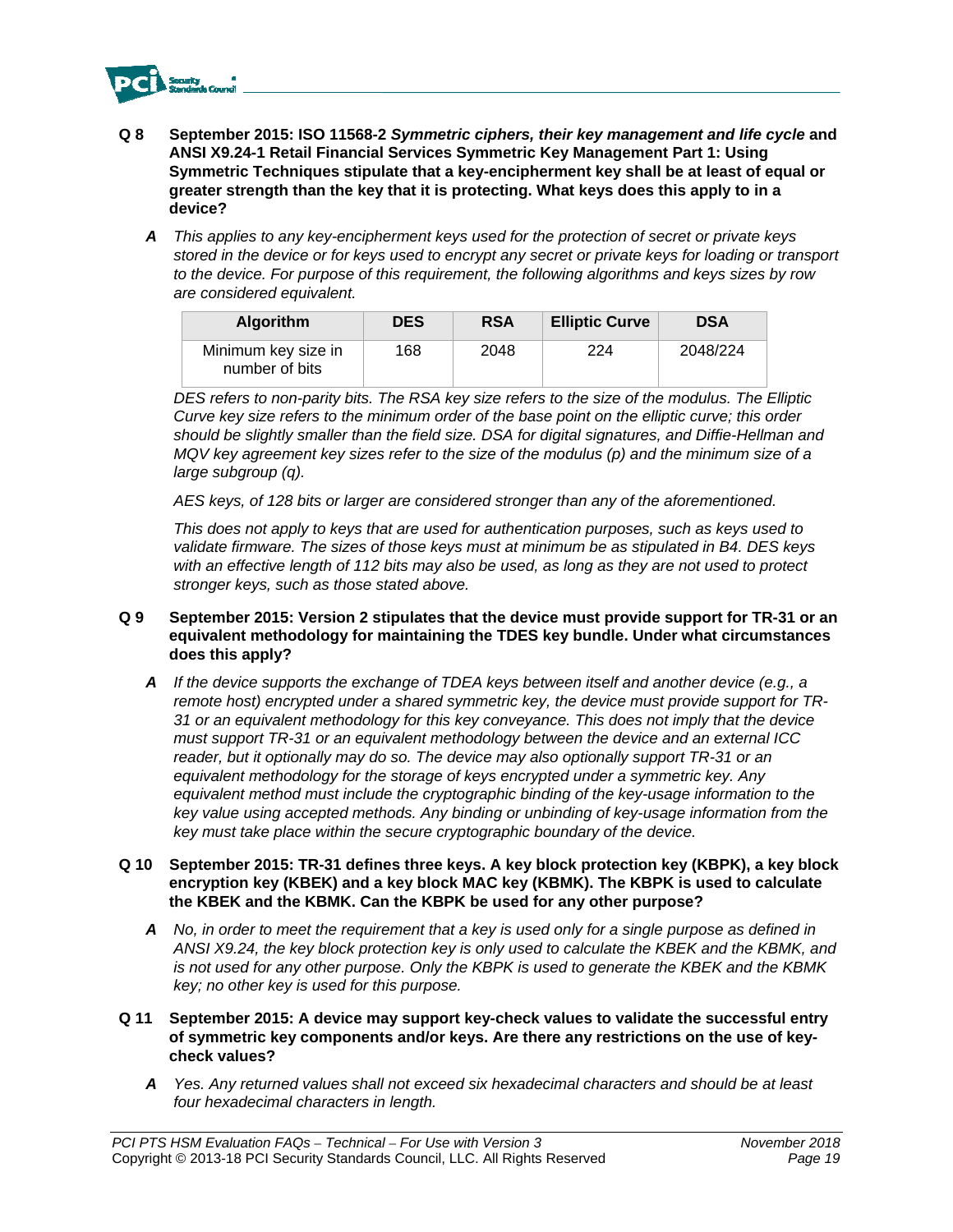

- **Q 12 September 2015: Requirement B11 stipulates that the device must support TR-31 or equivalent. Key blocks that support padding include a key length that allows the key to be distinguished from the pad characters. In TR-31, the key-length information and padding are encrypted along with the key itself by the KEK (termed the key block encryption key). Does this violate the requirement that a cryptographic key be only used for one purpose, e.g., key encipherment?** 
	- *A No. For all TDEA modes of operation, the three cryptographic keys (K1, K2, K3) define a TDEA key bundle. The keys are used in three operations, such that they form the logical equivalent of one key. Keys used in conjunction with a key bundle cannot be unbundled for any purpose—i.e., must never be used separately for any other purpose. A key used to encrypt the key bundle may include in the encrypted portion of the key bundle the key-length information and padding as necessary to protect the integrity of the key bundle.*
- **Q 13 September 2015: The Guidance for DTR B11 states, "A device may include more than one compliant key-exchange and storage scheme. This does not imply that the device must enforce TR-31 or an equivalent scheme, but it must be capable of implementing such a scheme as a configuration option." If the use of TR-31 as the key-exchange mechanism is optional, must there be an explicit device configuration change to enable/disable TR-31 as the "active" key-exchange scheme?** 
	- *A Yes an explicit configuration change is required. The change is considered a sensitive service and must meet the requirements of B7, protection of sensitive services.*
- **Q 14 September 2015: Are there any restrictions on how the master key is loaded into the device?** 
	- *A The initial master key (MK) must be loaded to the device using either asymmetric key-loading techniques or manual techniques—e.g., a keypad, IC cards, key-loading device, etc. Subsequent loading of the master key may use asymmetric techniques, manual techniques, selfgeneration, etc. Keys are not allowed to be reloaded by any methodology in the event of a compromised device, which must be withdrawn from use.*
- **Q 15 May (update) 2018: Can secret keys or their components be used for other purposes such as passwords/authentication codes to enable the use of sensitive services?** 
	- *A No. The use of secret keys or their components for other purposes violates the requirement that keys be used for their sole intended purpose, e.g., key encipherment or PIN encipherment, etc.*
- **Q 16 September 2015: The PCI PIN Security Requirements stipulate that any cryptographic device used in connection with the acquisition of PIN data that is removed from service must have all keys stored within the device destroyed that have been used (or potentially could be) for any cryptographic purpose. If necessary to comply with the above, the device must be physically destroyed so that it cannot be placed into service again, or allow the disclosure of any secret data or keys. Does this apply only to symmetric keys?** 
	- *A No, this applies to any secret or private key used by the device for PIN encipherment, firmware validation, display prompt control or the protection of any of those same keys during loading to the device or storage within the device, including private keys used in connection with remote key distribution using asymmetric techniques. This requirement applies to both vendor and acquirer-originated or controlled keys. This does not include public keys present or used by the device.*

*The vendor must provide decommissioning instructions and associated mechanisms for rendering all such keys non-recoverable to an adversary that are verifiable by the evaluation laboratory. These techniques include, but are not limited to:* 

*Specific menu commands to zeroize stored keys*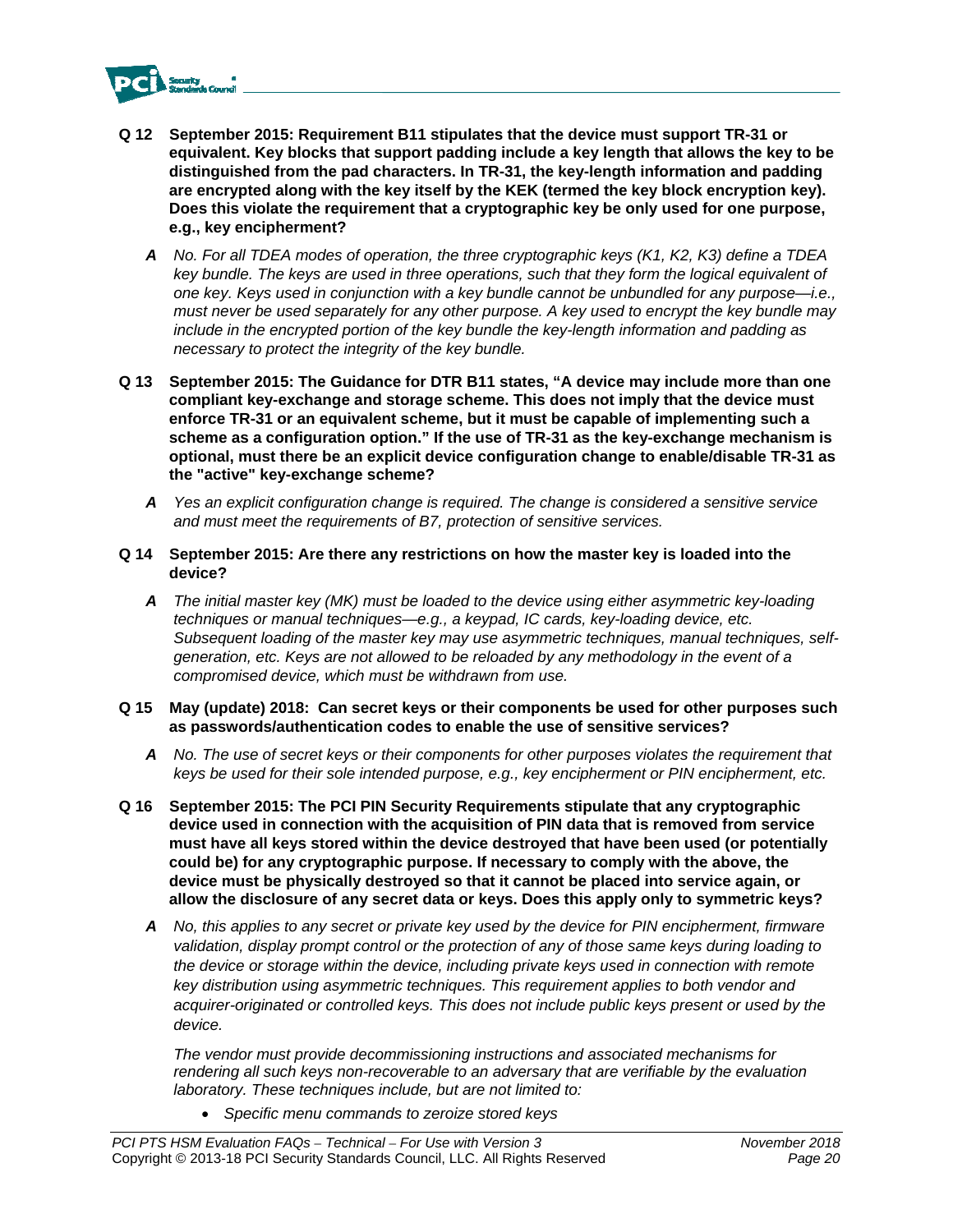

- *Inducement of a tamper event to zeroize those keys*
- *Encryption by a key of equal or greater strength that is itself zeroized, i.e., only cryptograms of the protected keys are recoverable.*

- **Q 1 September 2015: Is it acceptable for a PIN-encryption key to be used as a key-encrypting key, or for a key-encrypting key to be used as a PIN-encrypting key?** 
	- *A No. A key must be used for one purpose only as mandated by ANSI X9.24 and ISO 11568-3.*
- **Q 2 September 2015: Can a device use a key-encrypting key to encrypt or decrypt key-tag information along with a key?** 
	- *A Yes, associated key-tag information such as the algorithm, key expiration, usage, or key MAC may be encrypted or decrypted along with the key using a key-encrypting key. The key and its*  tag are bound together using a chaining mode of encipherment as defined in IS0 10116.

## *HSM Requirement B18*

- **Q 1 September 2015: The operating system of the device must contain only necessary components and must be configured securely and run with least privilege. What is considered an "operating system" for PCI purposes?** 
	- *A In the scope of PCI PTS, any underlying software providing services for code running in the device is considered part of the operating system. Examples of such services include: system initialization and boot, hardware abstraction layers, memory management, multitasking, synchronization primitives, file systems, device drivers and networking stacks. Services that provide security or may impact security are, in addition, considered firmware. Operating systems may range from hardware abstraction layer libraries and embedded microkernels, to complex multi-user operating systems.*

## *HSM Requirement C1*

- **Q 1 ISO 9564 and requirement C1 require that the HSM's security policy enforce the prohibition of the translation of PIN block formats from ISO format 0 to IS0 format 1. Are there any circumstances where it is permitted that HSMs allow the translation of PIN blocks from ISO format 0 to ISO format 1?** 
	- *A Yes, if a unique session key is used for every ISO format 1 PIN block, and the key uniqueness is guaranteed by the functionality of the HSM and is not reliant upon APIs exercised by the host application.*
- **Q 2 September (update) 2015: Are HSMs allowed to support non-ISO PIN block formats and non-ISO algorithms?** 
	- *A Yes; however, the HSM must provide functionality to enforce a policy that meets the following:*

*"The tester shall examine the security policy and other relevant documentation submitted by the vendor to verify that the security policy can be implemented to support the following configuration and that implementation is easily identifiable in reviewing system settings.* 

*ISO formats 0, 1, 2, 3 and 4 cannot be translated into any non-ISO format.*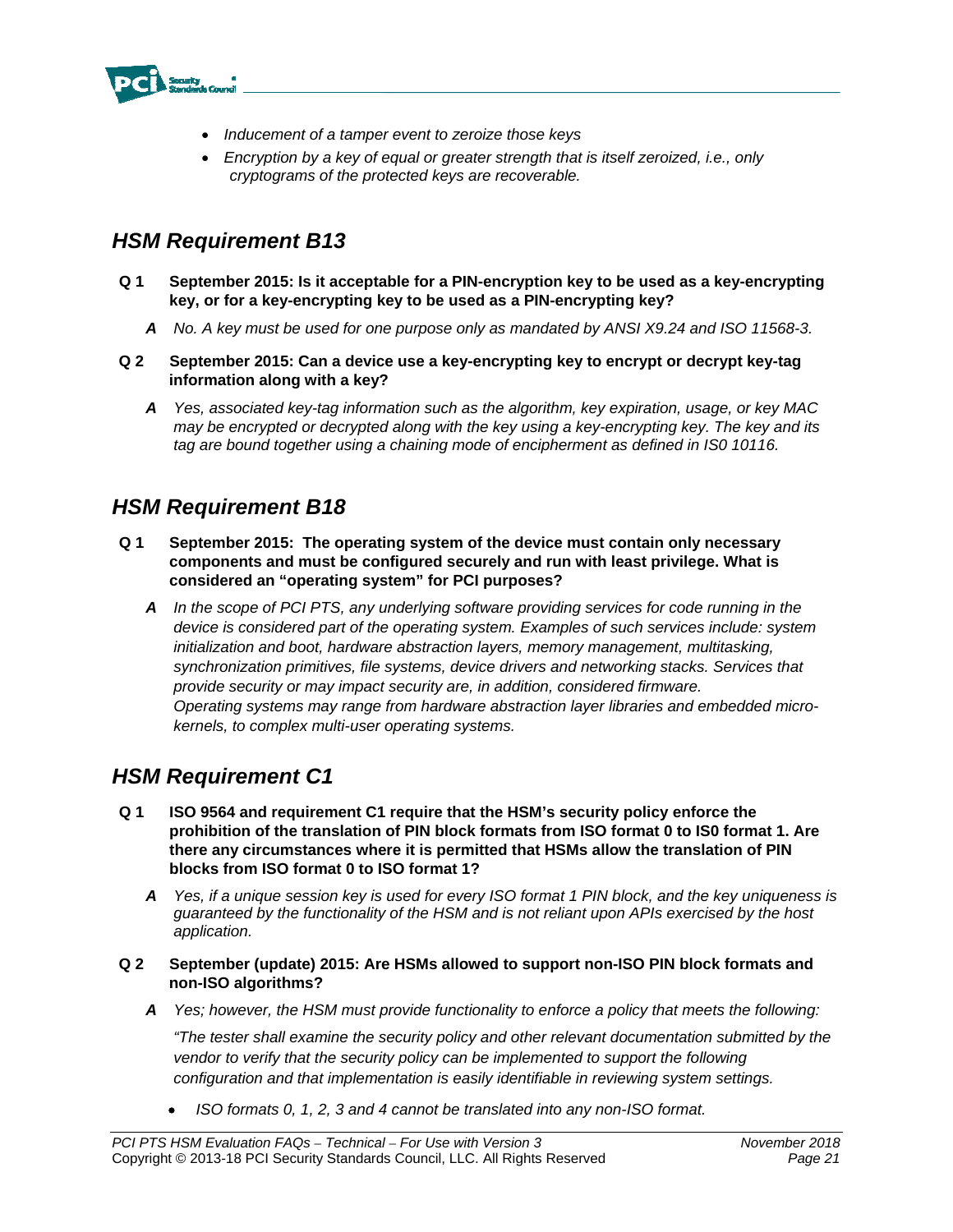

- *Format 2 PIN blocks shall be constrained to offline PIN verification and PIN change operations in ICC environments only.*
- *Translation of PIN block formats that include the PAN, to PIN block formats that do not include the PAN, shall not be supported. In particular, ISO PIN-block formats 0, 3, and 4 are not translated into any PIN-block formats other than 0, 3, or 4*
- *PIN-block translations from ISO format 0, 3, or 4 to any of ISO format 0, 3, or 4 do not support a change in PAN. This translation restriction is not applicable to surrogate PANs used in tokenization implementations.*
- *If ISO format 1 is translated to ISO format 0, 3, or 4, it is not translated back to ISO format 1.*

*In addition, the vendor must provide the rationale for the use of any other algorithms used.* 

#### **Q 3 May (update) 2018: Is the device allowed to share PCI relevant keys and passwords/authentication codes between PCI approved mode of operation and non-PCI approved mode of operation?**

*A No. The device must either enforce separation of all PCI relevant keys and passwords/authentication codes between the two modes or the device must zeroize all PCI relevant keys and passwords/authentication codes when switching between modes except as follows.* 

*If the device includes an internally generated hardware key, for example inside a secure microcontroller that can't be updated or output, it does not need to be zeroized and may be shared between the two modes if its only use is for internal storage protection.* 

#### **Q 4 September 2015: Is there any impact on the device's approval if the laboratory evaluated security policy is changed by the vendor?**

*A The content of the security policy is part of the evaluation of a device by the laboratory and is an integral input upon which the approval of a device is based. Deployers rely on the security policy in order to ensure that they do not breach the conditions of a device's approval. Any change to the security policy which impacts on the security requirements of the device must be evaluated in order for the device to remain approved. Additionally, any change to the functionality offered by the device impacting information required to be contained in the security policy must be reflected in an update to the listed security policy document.* 

*Depending on the nature of the changes, this may be reflected in updates (e.g., appendices) to an existing security policy, or as additional security policies posted to the website. In all cases, all approved product versions must be addressed in security policies posted to the PCI website.*